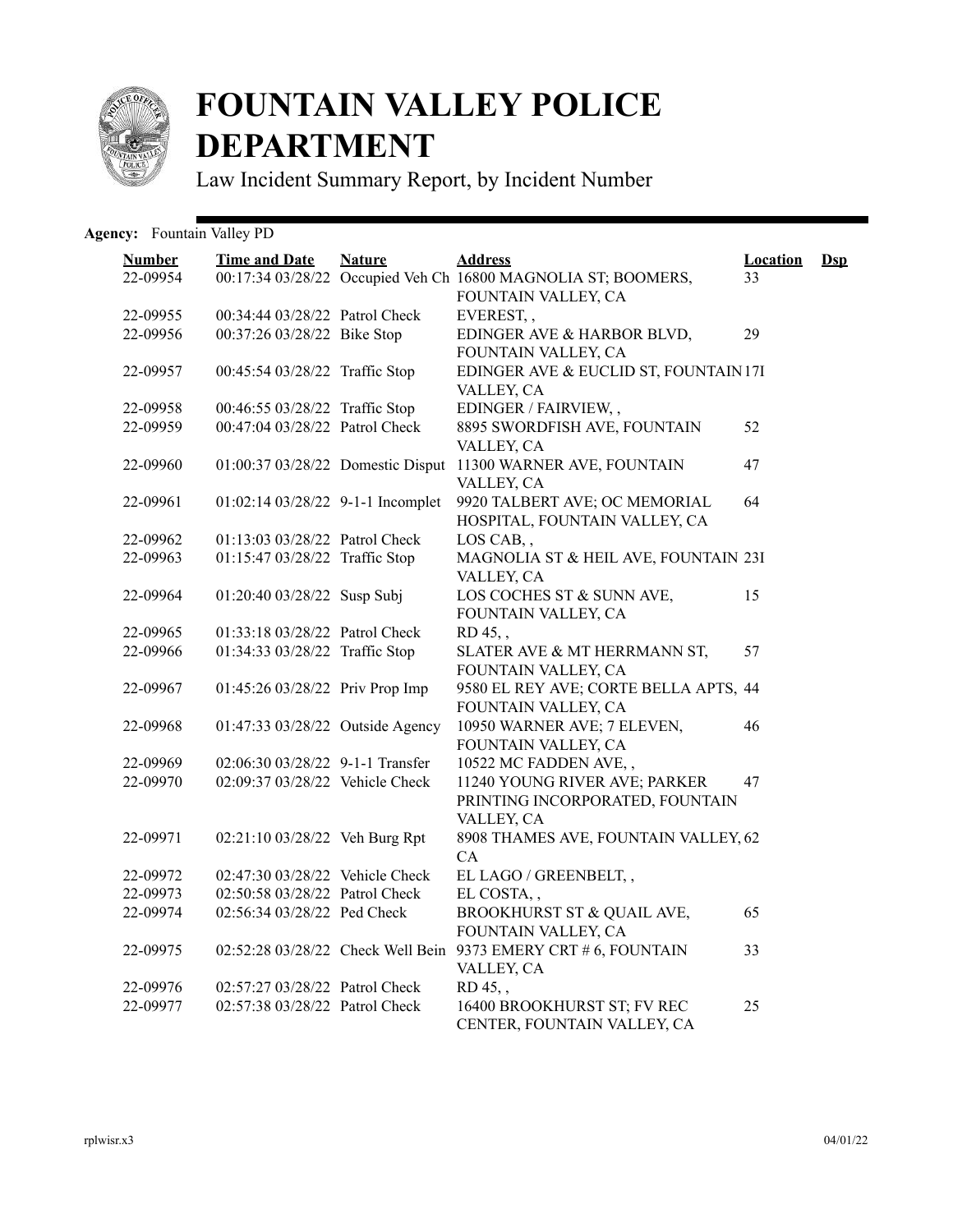| <b>Number</b> | <b>Time and Date</b>              | <b>Nature</b> | <b>Address</b>                                                                     | <b>Location</b> | $\mathbf{Dsp}$ |
|---------------|-----------------------------------|---------------|------------------------------------------------------------------------------------|-----------------|----------------|
| 22-09978      | 02:58:52 03/28/22 Bike Stop       |               | BROOKHURST ST & TALBERT AVE,<br>FOUNTAIN VALLEY, CA                                | 55I             | 849            |
| 22-09979      | 03:15:13 03/28/22 Check Well Bein |               | 16650 HARBOR BLVD, FOUNTAIN<br>VALLEY, CA                                          | 39              |                |
| 22-09980      | 03:44:26 03/28/22 Outside Agency  |               | BROOKHURST ST & TALBERT AVE,<br>FOUNTAIN VALLEY, CA                                | 551             |                |
| 22-09981      | 04:06:20 03/28/22 Outside Agency  |               | BRK/TALBERT,,                                                                      |                 | <b>INF</b>     |
| 22-09982      | 04:32:16 03/28/22 9-1-1 Transfer  |               | 17656 SANTA ROSA CIR, FOUNTAIN<br>VALLEY, CA                                       | 52              |                |
| 22-09983      | 04:55:08 03/28/22 Traffic Stop    |               | HARBOR / WARNER, SANTA ANA, CA                                                     | 48              |                |
| 22-09984      | 05:24:53 03/28/22 Patrol Check    |               | 16801 EUCLID ST; MILE SQUARE PARK, 36<br>ORANGE, CA                                |                 |                |
| 22-09985      | 05:49:41 03/28/22 Traffic Hazard  |               | BROOKHURST ST & SLATER AVE,<br>FOUNTAIN VALLEY, CA                                 | 45I             |                |
| 22-09986      | 06:03:51 03/28/22 Alarm Activatio |               | 17300 MT HERRMANN ST, FOUNTAIN<br>VALLEY, CA                                       | 47              |                |
| 22-09987      | 06:10:56 03/28/22 Alarm Activatio |               | 17300 MT HERRMANN ST, FOUNTAIN<br>VALLEY, CA                                       | 47              |                |
| 22-09988      | 07:09:50 03/28/22 Direct Pat/Traf |               | BROOKHURST ST & WARNER AVE,<br>FOUNTAIN VALLEY, CA                                 | 35I             |                |
| 22-09989      | 07:42:51 03/28/22 Traffic Stop    |               | 17239 BROOKHURST ST; KENTUCKY<br>FRIED CHICKEN, FOUNTAIN VALLEY,<br>CA             | 44              |                |
| 22-09990      |                                   |               | 07:46:51 03/28/22 Trans Complaint EUCLID ST & CAMELLIA AVE,<br>FOUNTAIN VALLEY, CA | 37              |                |
| 22-09991      | 07:56:32 03/28/22 Traffic Stop    |               | 17200 BROOKHURST ST, FOUNTAIN<br>VALLEY, CA                                        | 45              |                |
| 22-09992      |                                   |               | 08:09:48 03/28/22 9-1-1 Abandoned 10035 ELLIS AVE, FOUNTAIN VALLEY,<br>CA          | 65              |                |
| 22-09993      | 08:29:28 03/28/22 Keep The Peace  |               | 16475 HARBOR BLVD # A; 7 ELEVEN,<br>FOUNTAIN VALLEY, CA                            | 28              |                |
| 22-09995      | 08:35:47 03/28/22 9-1-1 Misdial   |               | 16901 HARBOR BLVD, FOUNTAIN<br>VALLEY, CA                                          | 38              |                |
| 22-09996      | 08:36:40 03/28/22 Traffic Stop    |               | SAN MATEO ST & SLATER AVE,<br>FOUNTAIN VALLEY, CA                                  | 55              |                |
| 22-09997      | 08:50:05 03/28/22 Alarm Activatio |               | 17761 WINTERBERRY ST, FOUNTAIN<br>VALLEY, CA                                       | 53              | <b>UNF</b>     |
| 22-09998      | 08:58:10 03/28/22 Traffic Stop    |               | 17400 BROOKHURST ST, FOUNTAIN<br>VALLEY, CA                                        | 45              |                |
| 22-09999      | 09:08:32 03/28/22 9-1-1 Incomplet |               | 17530 BUSHARD ST; LDS CHURCH,<br>FOUNTAIN VALLEY, CA                               | 54              |                |
| 22-10000      | 09:15:23 03/28/22 9-1-1 Misdial   |               | 16600 HARBOR BLVD, FOUNTAIN<br>VALLEY, CA                                          | 39              |                |
| 22-10001      | 09:19:15 03/28/22 Traffic Stop    |               | TALBERT AVE & BROOKHURST ST,<br>FOUNTAIN VALLEY, CA                                | 55I             |                |
| 22-10002      | 09:34:19 03/28/22 Traffic Stop    |               | 18122 BROOKHURST ST # 2; DUNKIN<br>DONUTS, FOUNTAIN VALLEY, CA                     | 65              |                |
| 22-10003      | 09:48:01 03/28/22 9-1-1 Transfer  |               | MCFADDDEN / HARBOR, SANTA ANA,<br>CA                                               |                 |                |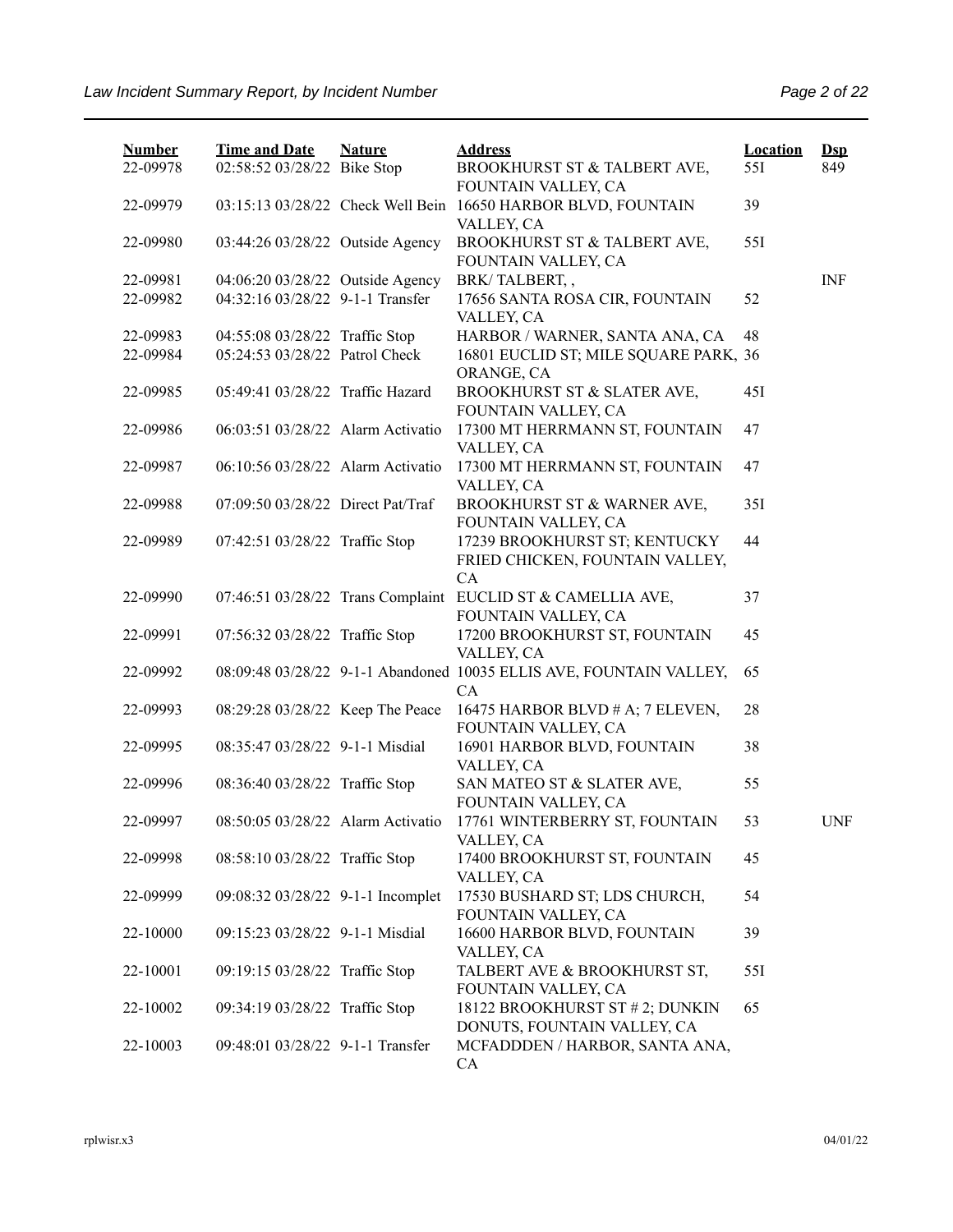| <b>Number</b><br>22-10004 | <b>Time and Date</b><br>09:54:11 03/28/22 Traffic Stop | <b>Nature</b> | <b>Address</b><br>CASHEW ST & TALBERT AVE,                                                                     | <b>Location</b><br>54 | $Dep$      |
|---------------------------|--------------------------------------------------------|---------------|----------------------------------------------------------------------------------------------------------------|-----------------------|------------|
|                           |                                                        |               | FOUNTAIN VALLEY, CA                                                                                            |                       |            |
| 22-10005                  |                                                        |               | 10:10:45 03/28/22 9-1-1 Abandoned 18179 REDBUD CIR, FOUNTAIN<br>VALLEY, CA                                     | 63                    |            |
| 22-10006                  | 10:45:08 03/28/22 Registrant                           |               | SLATER AVE & BROOKHURST ST,<br>FOUNTAIN VALLEY, CA                                                             | 45I                   |            |
| 22-10007                  | 10:54:19 03/28/22 9-1-1 Misdial                        |               | 17100 EUCLID ST; FV HOSPITAL,<br>FOUNTAIN VALLEY, CA                                                           | 47                    |            |
| 22-10008                  | 11:09:39 03/28/22 Petty Theft Rpt                      |               | 9573 NEWFAME CIR, FOUNTAIN<br>VALLEY, CA                                                                       | 14                    |            |
| 22-10009                  | 11:19:18 03/28/22 Trans Complaint                      |               | BROOKHURST ST & MERCED RIVER<br>AVE, FOUNTAIN VALLEY, CA                                                       | 34                    |            |
| 22-10010                  | 11:16:45 03/28/22 Stolen Veh Rpt                       |               | 8598 WOODPECKER AVE, FOUNTAIN<br>VALLEY, CA                                                                    | 72                    |            |
| 22-10011                  | 11:30:59 03/28/22 9-1-1 Transfer                       |               | 16670 CEDAR CIR, FOUNTAIN VALLEY, 34<br>CA                                                                     |                       |            |
| 22-10012                  | 11:27:38 03/28/22 Trans Complaint                      |               | 17850 NEWHOPE ST, FOUNTAIN<br>VALLEY, CA                                                                       | 57                    |            |
| 22-10013                  | 11:28:15 03/28/22 Other Type Call                      |               | 16566 NEWHOPE ST; LOS AMIGOS HS,<br>FOUNTAIN VALLEY, CA                                                        | 38                    |            |
| 22-10014                  | 11:44:32 03/28/22 9-1-1 Misdial                        |               | 11680 WARNER AVE; MANOR CARE OF 48<br>FOUNTAIN VALLEY, FOUNTAIN<br>VALLEY, CA                                  |                       |            |
| 22-10015                  |                                                        |               | 12:01:00 03/28/22 Trans Complaint 11577 SLATER AVE # E; CORUL INC,<br>FOUNTAIN VALLEY, CA                      | 48                    |            |
| 22-10016                  |                                                        |               | 12:04:40 03/28/22 9-1-1 Abandoned 18259 MT BALDY CIR, FOUNTAIN<br>VALLEY, CA                                   | 66                    |            |
| 22-10017                  | 12:16:29 03/28/22 Dist Of Peac                         |               | 16475 HARBOR BLVD # A; 7 ELEVEN,<br>FOUNTAIN VALLEY, CA                                                        | 28                    |            |
| 22-10018                  | 12:14:10 03/28/22 Inj Traffic Acc                      |               | 17037 BROOKHURST ST #1; T MOBILE, 44<br>FOUNTAIN VALLEY, CA                                                    |                       |            |
| 22-10019                  | 12:38:57 03/28/22 9-1-1 Transfer                       |               | 16419 VERNON ST, FOUNTAIN VALLEY, 27<br>CA                                                                     |                       |            |
| 22-10021                  | 12:45:15 03/28/22 9-1-1 Transfer                       |               | 9925 LA ALAMEDA AVE; SEASIDE<br>TERRACE, FOUNTAIN VALLEY, CA                                                   | 44                    |            |
| 22-10022                  | 13:01:58 03/28/22 Drug Activity                        |               | 9125 RECREATION CIR; MOTEL 6,<br>FOUNTAIN VALLEY, CA                                                           | 33                    | PAA        |
| 22-10023                  |                                                        |               | 13:08:49 03/28/22 9-1-1 Abandoned 11180 WARNER AVE #155;<br>LABORATORY CORP OF AMERICA,<br>FOUNTAIN VALLEY, CA | 47                    |            |
| 22-10024                  | 13:21:12 03/28/22 Dist Of Peac                         |               | BROOKHURST ST & SLATER AVE,<br>FOUNTAIN VALLEY, CA                                                             | 45I                   |            |
| 22-10025                  | 13:23:09 03/28/22 Trans Complaint                      |               | 10055 SLATER AVE, FOUNTAIN VALLEY, 45<br>CA                                                                    |                       |            |
| 22-10026                  | 13:51:43 03/28/22 Courtesy Rpt                         |               | 8626 CHUKAR CIR, FOUNTAIN VALLEY, 72<br>CA                                                                     |                       | <b>INF</b> |
| 22-10027                  | 14:03:49 03/28/22 Inj Traffic Acc                      |               | BROOKHURST ST & EL CORAZON AVE, 45<br>FOUNTAIN VALLEY, CA                                                      |                       |            |
| 22-10028                  | 14:19:56 03/28/22 Reckless Veh                         |               | EDINGER AVE & NEWHOPE ST,<br>FOUNTAIN VALLEY, CA                                                               | 18I                   |            |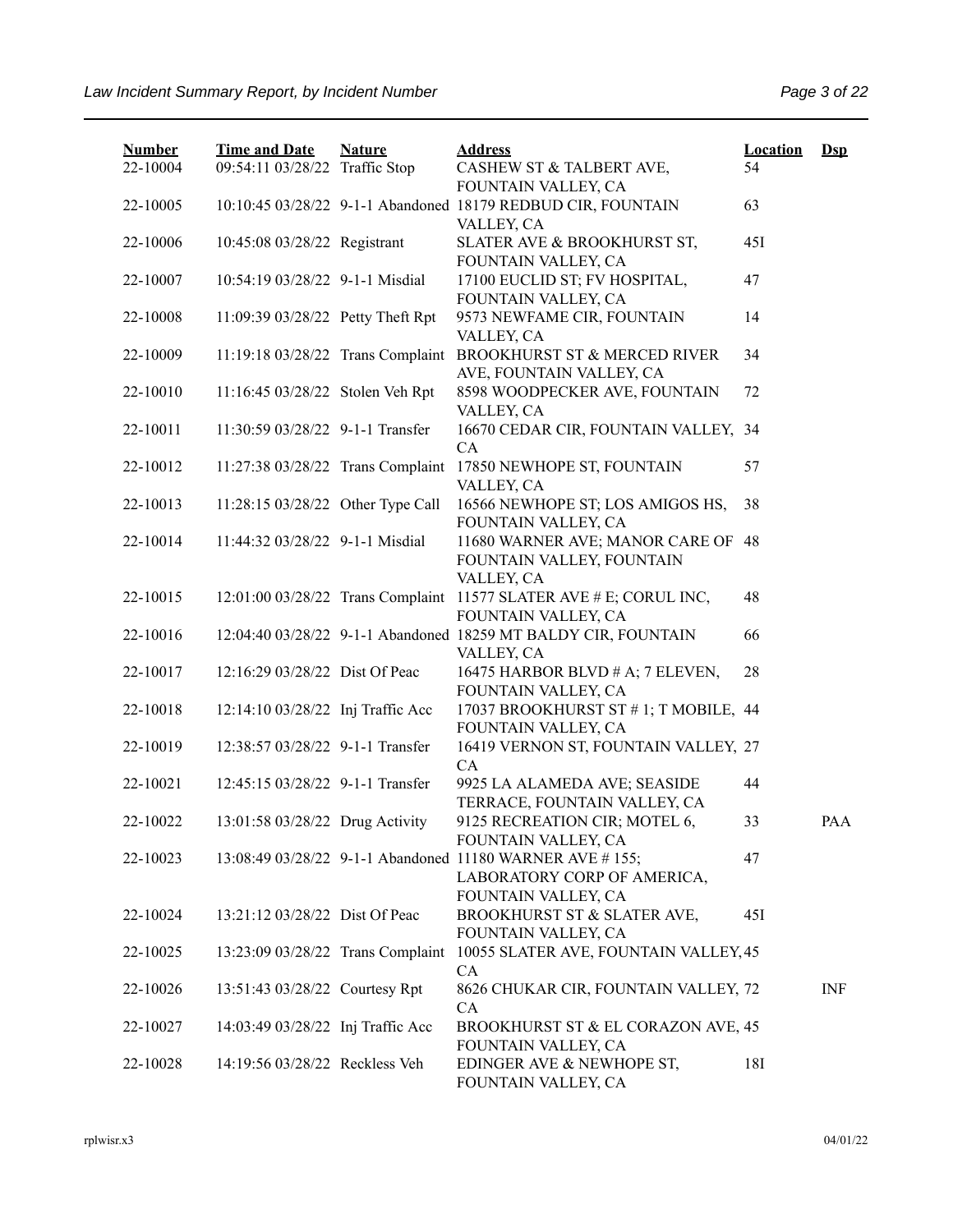| <b>Number</b><br>22-10029 | <b>Time and Date</b><br>14:38:31 03/28/22 Dv Rpt                     | <b>Nature</b> | <b>Address</b><br>17220 NEWHOPE ST # 213;<br>GOTMORTGAGECOM, FOUNTAIN      | <b>Location</b><br>48 | $\mathbf{Dsp}$<br><b>ACT</b> |
|---------------------------|----------------------------------------------------------------------|---------------|----------------------------------------------------------------------------|-----------------------|------------------------------|
| 22-10030                  | 14:43:23 03/28/22 Petty Theft Rpt                                    |               | VALLEY, CA<br>10431 SLATER AVE #105, FOUNTAIN<br>VALLEY, CA                | 45                    | <b>INA</b>                   |
| 22-10031                  | 14:54:18 03/28/22 Susp Circs                                         |               | EAGLE AVE & SAN FELIPE ST,<br>FOUNTAIN VALLEY, CA                          | 75                    |                              |
| 22-10032                  | 14:57:30 03/28/22 Traffic Hazard                                     |               | EUCLID ST & 405, FOUNTAIN VALLEY,<br><b>CA</b>                             | 67                    |                              |
| 22-10033                  | 15:03:31 03/28/22 Dog Issue                                          |               | 9720 LA CAPILLA AVE; LA CAPILLA<br>PARK, FOUNTAIN VALLEY, CA               | 44                    |                              |
| 22-10034                  | 15:34:10 03/28/22 9-1-1 Open Line                                    |               | 8921 GARFIELD AVE, HUNTINGTN BCH, 72<br>CA                                 |                       |                              |
| 22-10035                  | 16:15:45 03/28/22 Comm Burg Rpt                                      |               | 16842 HARBOR BLVD; A1 SELF<br>STORAGE, FOUNTAIN VALLEY, CA                 | 39                    |                              |
| 22-10036                  | 16:25:18 03/28/22 Info Entry Only                                    |               | 17697 WALNUT ST, FOUNTAIN VALLEY, 53<br><b>CA</b>                          |                       |                              |
| 22-10037                  | 17:00:57 03/28/22 Susp Veh                                           |               | 18140 DEVONWOOD CIR, FOUNTAIN<br>VALLEY, CA                                | 63                    |                              |
| 22-10038                  | 17:02:39 03/28/22 Comm Burg Rpt                                      |               | 16842 HARBOR BLVD; A1 SELF<br>STORAGE, FOUNTAIN VALLEY, CA                 | 39                    |                              |
| 22-10039                  | 17:06:23 03/28/22 Cust/Visit Viol                                    |               | 9171 OTTER RIVER CIR, FOUNTAIN<br>VALLEY, CA                               | 63                    |                              |
| 22-10040                  | 17:09:26 03/28/22 Susp Subj                                          |               | ROSEMARY AVE & NEWHOPE ST,<br>FOUNTAIN VALLEY, CA                          | 28                    |                              |
| 22-10041                  | 17:39:40 03/28/22 9-1-1 Misdial                                      |               | ELLIS AVE & CORK ST, FOUNTAIN<br>VALLEY, CA                                | 73                    |                              |
| 22-10042                  | 17:46:25 03/28/22 Outside Agency                                     |               | WARD ST & CALLE INDEPENDENCIA,<br>FOUNTAIN VALLEY, CA                      | 45                    |                              |
| 22-10043                  | 17:53:50 03/28/22 9-1-1 Transfer                                     |               | 17935 LOS TIEMPOS ST, FOUNTAIN<br>VALLEY, CA                               | 56                    |                              |
| 22-10044                  | 17:59:25 03/28/22 Reckless Veh                                       |               | WARD ST & EDINGER AVE, FOUNTAIN<br>VALLEY, CA<br>MAGNOLIA ST & SLATER AVE, | <b>16I</b>            |                              |
| 22-10045<br>22-10046      | 18:24:27 03/28/22 Inj Traffic Acc<br>18:54:07 03/28/22 9-1-1 Misdial |               | FOUNTAIN VALLEY, CA<br>17300 MT HERRMANN ST; FV CITY                       | 43I<br>47             |                              |
| 22-10047                  | 19:03:53 03/28/22 Ped Check                                          |               | YARD, FOUNTAIN VALLEY, CA<br>10800 KALAMA RIVER AVE; FRYS,                 | 66                    |                              |
| 22-10048                  | 19:03:06 03/28/22 Info Entry Only                                    |               | FOUNTAIN VALLEY, CA<br>CLAY / DELAWARE, HUNTINGTN BCH,                     |                       |                              |
| 22-10049                  | 19:29:28 03/28/22 Petty Theft Now                                    |               | CA<br>17900 NEWHOPE ST; COSTCO,                                            | 57                    |                              |
| 22-10050                  | 19:48:55 03/28/22 9-1-1 Misdial                                      |               | FOUNTAIN VALLEY, CA<br>17150 EUCLID ST, FOUNTAIN VALLEY,<br><b>CA</b>      | 47                    |                              |
| 22-10051                  | 19:54:09 03/28/22 Ped Check                                          |               | RIVERBED / MACARTHUR,,                                                     |                       |                              |
| 22-10052                  | 20:03:42 03/28/22 Traffic Stop                                       |               | BROOKHURST ST & EDINGER AVE,<br>FOUNTAIN VALLEY, CA                        | 15I                   |                              |
| 22-10053                  | 20:20:08 03/28/22 Check Well Bein                                    |               | 10832 WARNER AVE; DAVES HOT<br>CHICKEN, FOUNTAIN VALLEY, CA                | 46                    |                              |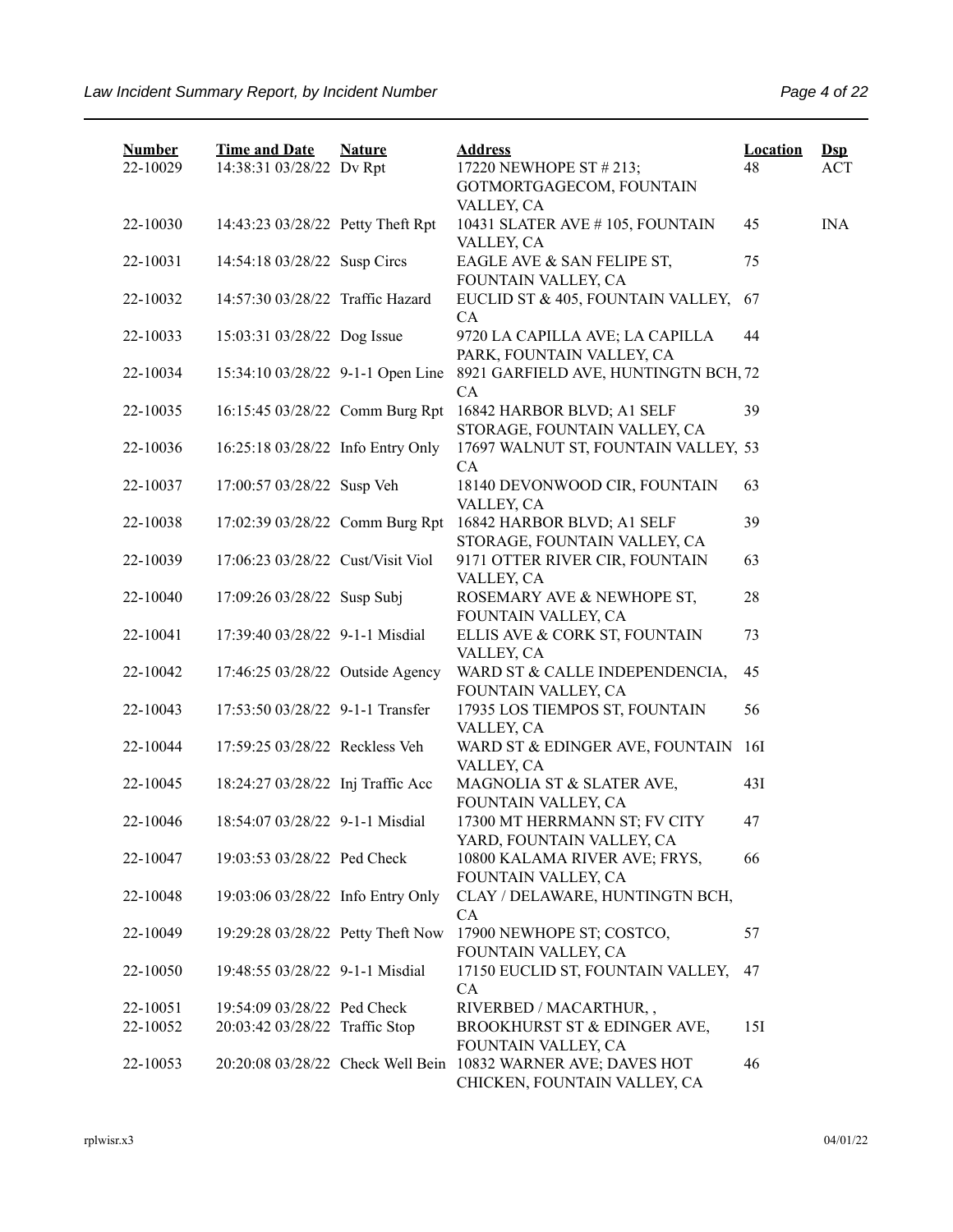| <b>Number</b> | <b>Time and Date</b>              | <b>Nature</b> | <b>Address</b>                                                | <b>Location</b> | $\mathbf{Dsp}$ |
|---------------|-----------------------------------|---------------|---------------------------------------------------------------|-----------------|----------------|
| 22-10054      | 20:34:10 03/28/22 9-1-1 Misdial   |               | 17816 BUSHARD ST, FOUNTAIN<br>VALLEY, CA                      | 54              |                |
| 22-10055      | 20:50:24 03/28/22 Susp Subj       |               | 17940 BROOKHURST ST; WENDYS,<br>FOUNTAIN VALLEY, CA           | 55              |                |
| 22-10056      | 21:14:15 03/28/22 Stolen Veh Rpt  |               | 17260 NEWHOPE ST; MICROTECH<br>INNOVATIVE MICROTECH, FOUNTAIN | 48              |                |
|               |                                   |               | VALLEY, CA                                                    |                 |                |
| 22-10057      |                                   |               | 21:14:35 03/28/22 Check Well Bein 9554 MANVANITA CT FONTANA,, |                 |                |
| 22-10058      | 21:46:28 03/28/22 Outside Agency  |               | 10055 SLATER AVE, FOUNTAIN VALLEY, 45<br>CA                   |                 |                |
| 22-10059      | 22:10:09 03/28/22 Hailed By Citiz |               | 10055 SLATER AVE, FOUNTAIN VALLEY, 45<br><b>CA</b>            |                 |                |
| 22-10060      | 22:42:31 03/28/22 Patrol Check    |               | 9125 RECREATION CIR; MOTEL 6,<br>FOUNTAIN VALLEY, CA          | 33              |                |
| 22-10061      | 22:38:27 03/28/22 9-1-1 Misdial   |               | SLATER AVE & LOS JARDINES WEST,<br>FOUNTAIN VALLEY, CA        | 56              |                |
| 22-10062      | 22:47:38 03/28/22 Traffic Hazard  |               | SLATER AVE & LOS JARDINES WEST,<br>FOUNTAIN VALLEY, CA        | 46              |                |
| 22-10063      | 22:54:11 03/28/22 Traffic Stop    |               | 17980 MAGNOLIA ST; CHEVRON GAS,<br>FOUNTAIN VALLEY, CA        | 53              |                |
| 22-10064      | 22:54:26 03/28/22 Citizen Assist  |               | 9983 THISTLE AVE, FOUNTAIN VALLEY, 24<br>CA                   |                 |                |
| 22-10065      | 23:33:12 03/28/22 Vehicle Check   |               | HARBOR HEIL COMPLEX; SOUTH<br>ALLEY,,                         |                 |                |
| 22-10066      | 23:51:48 03/28/22 Ped Check       |               | 8988 WARNER AVE; MAGNOLIA CAFE, 42<br>FOUNTAIN VALLEY, CA     |                 |                |
| 22-10067      | 00:01:39 03/29/22 Direct Pat/Othe |               | SANTA MARIANA ST & EL COSTA CIR, 52<br>FOUNTAIN VALLEY, CA    |                 |                |
| 22-10068      | 00:02:15 03/29/22 Traffic Stop    |               | BRK / MARGO,,                                                 |                 |                |
| 22-10069      | 00:11:32 03/29/22 Traffic Stop    |               | BUSHARD ST & GARFIELD AVE;SOF,<br>FOUNTAIN VALLEY, CA         | OUT74           |                |
| 22-10070      | 00:17:35 03/29/22 Direct Pat/Traf |               | HARBOR,,                                                      |                 |                |
| 22-10071      | 00:23:13 03/29/22 Patrol Check    |               | EL ESTE WALKWAY,,                                             |                 |                |
| 22-10072      | 00:26:31 03/29/22 Traffic Stop    |               | HARBOR BLVD & LILAC AVE,<br>FOUNTAIN VALLEY, CA               | 19I             |                |
| 22-10073      | 00:36:31 03/29/22 Bike Stop       |               | HARBOR BLVD & HEIL AVE; N OF,<br>FOUNTAIN VALLEY, CA          | 29I             | <b>INF</b>     |
| 22-10074      | 00:40:37 03/29/22 Traffic Stop    |               | TALBERT AVE & SANTA CECILIA ST,<br>FOUNTAIN VALLEY, CA        | 62              |                |
| 22-10075      | 00:42:47 03/29/22 Patrol Check    |               | 9125 RECREATION CIR; MOTEL 6,<br>FOUNTAIN VALLEY, CA          | 33              |                |
| 22-10076      | 00:45:19 03/29/22 Traffic Stop    |               | MAGNOLIA ST & HEIL AVE, FOUNTAIN 23I<br>VALLEY, CA            |                 |                |
| 22-10077      | 01:04:14 03/29/22 Patrol Check    |               | MAGNOLIA ST & GARFIELD AVE,<br>FOUNTAIN VALLEY, CA            | OUT72           |                |
| 22-10078      | 02:11:04 03/29/22 Patrol Check    |               | SECTORS,,                                                     |                 |                |
| 22-10079      | 02:19:19 03/29/22 Patrol Check    |               | 16400 BROOKHURST ST; FV REC<br>CENTER, FOUNTAIN VALLEY, CA    | 25              |                |
| 22-10080      | 02:36:14 03/29/22 Alarm Activatio |               | 10201 SLATER AVE; SILKY SULLIVANS, 45<br>FOUNTAIN VALLEY, CA  |                 | <b>UNF</b>     |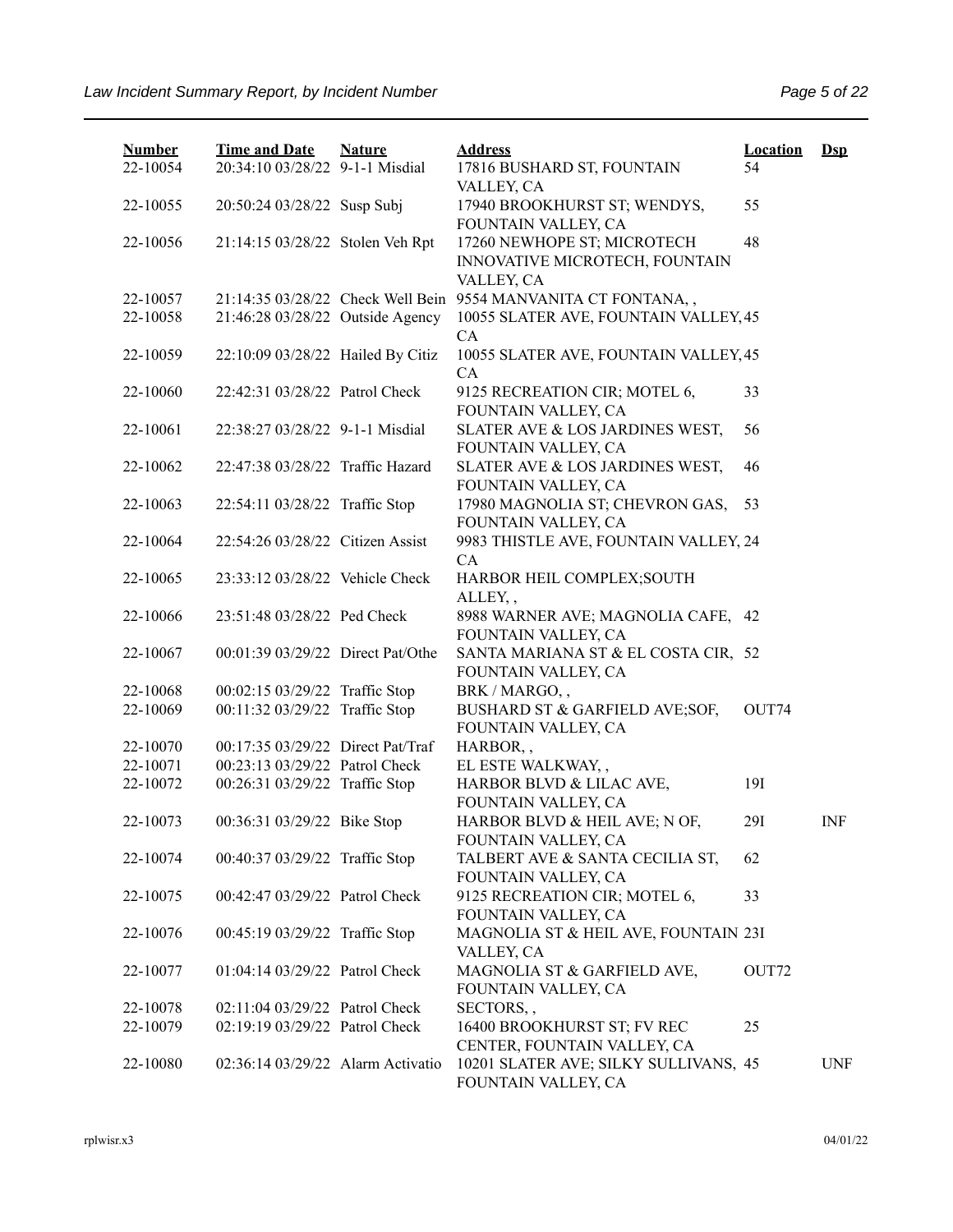| <b>Number</b><br>22-10081 | <b>Time and Date</b><br>02:37:58 03/29/22 Patrol Check | <b>Nature</b> | <b>Address</b><br>16801 EUCLID ST; MILE SQUARE PARK, 36                       | <b>Location</b> | $\mathbf{Dsp}$ |
|---------------------------|--------------------------------------------------------|---------------|-------------------------------------------------------------------------------|-----------------|----------------|
| 22-10082                  | 03:21:12 03/29/22 9-1-1 Transfer                       |               | ORANGE, CA<br>16596 REDWOOD ST, FOUNTAIN                                      | 34              |                |
| 22-10083                  | 03:29:31 03/29/22 Traffic Stop                         |               | VALLEY, CA<br>NEWLAND /MODALE,,                                               |                 |                |
| 22-10084                  | 03:32:25 03/29/22 Veh Burg Rpt                         |               | 11847 AMETHYST CRT, FOUNTAIN                                                  | 28              |                |
| 22-10085                  | 04:03:58 03/29/22 Ped Check                            |               | VALLEY, CA<br>16361 HARBOR BLVD; MARISCOS LOS<br>CORALES MEXICAN S, FOUNTAIN  | 28              |                |
| 22-10086                  | 04:18:15 03/29/22 Patrol Check                         |               | VALLEY, CA<br>EVEREST CIR & AZALEA AVE,<br>FOUNTAIN VALLEY, CA                | 28              |                |
| 22-10087                  | 04:29:38 03/29/22 Alarm Activatio                      |               | 18250 EUCLID ST, FOUNTAIN VALLEY,<br>CA                                       | 67              | <b>UNF</b>     |
| 22-10088                  | 04:45:58 03/29/22 Traffic Stop                         |               | NEWHOPE ST & TALBERT AVE,<br>FOUNTAIN VALLEY, CA                              | 67              |                |
| 22-10089                  | 04:54:44 03/29/22 Patrol Check                         |               | 8664 ROGUE RIVER AVE; COURREGES<br>PARK, FOUNTAIN VALLEY, CA                  | 62              |                |
| 22-10090                  | 05:57:19 03/29/22 Domestic Disput                      |               | 11485 SANDSTONE AVE, FOUNTAIN<br>VALLEY, CA                                   | 37              |                |
| 22-10091                  | 06:23:50 03/29/22 Inj Traffic Acc                      |               | WARNER AVE & MT HOPE ST,<br>FOUNTAIN VALLEY, CA                               | 47              |                |
| 22-10092                  | 06:35:29 03/29/22 Follow Up                            |               | 2709 GALE AVE LB,,                                                            |                 |                |
| 22-10093                  | 07:16:52 03/29/22 Traffic Stop                         |               | 17520 BROOKHURST ST; ARCO,<br>FOUNTAIN VALLEY, CA                             | 55              |                |
| 22-10094                  | 07:22:16 03/29/22 Traffic Stop                         |               | BROOKHURST ST & SLATER AVE,<br>FOUNTAIN VALLEY, CA                            | 45I             |                |
| 22-10095                  | 07:32:29 03/29/22 Traffic Stop                         |               | 405 & BROOKHURST ST, FOUNTAIN<br>VALLEY, CA                                   | 54              |                |
| 22-10096                  | 07:32:08 03/29/22 Veh Burg Rpt                         |               | 17663 SANTA CRISTOBAL ST,<br>FOUNTAIN VALLEY, CA                              | 52              | <b>INF</b>     |
| 22-10097                  | 07:39:00 03/29/22 Trf Acc/Unk Inj                      |               | MAGNOLIA ST & TALBERT AVE,<br>FOUNTAIN VALLEY, CA                             | 53I             |                |
| 22-10098                  | 07:48:31 03/29/22 Traffic Stop                         |               | 17415 MAGNOLIA ST; BEACHPOINT<br>CHURCH, FOUNTAIN VALLEY, CA                  | 42              |                |
| 22-10099                  | 07:50:29 03/29/22 Traffic Stop                         |               | MAGNOLIA ST & SLATER AVE,<br>FOUNTAIN VALLEY, CA                              | 43I             |                |
| 22-10100                  | 08:04:12 03/29/22 Traffic Stop                         |               | TALBERT AVE & BAY ST, FOUNTAIN<br>VALLEY, CA                                  | 63              |                |
| 22-10101                  | 08:07:11 03/29/22 Traffic Stop                         |               | ELDER ST & SLATER AVE, FOUNTAIN<br>VALLEY, CA                                 | 53              |                |
| 22-10102                  | 08:09:13 03/29/22 Outside Agency                       |               | 16400 BROOKHURST ST, FOUNTAIN<br>VALLEY, CA                                   | 25              |                |
| 22-10103                  | 08:15:48 03/29/22 Traffic Stop                         |               | <b>BUSHARD ST &amp; TALBERT AVE,</b><br>FOUNTAIN VALLEY, CA                   | 54I             |                |
| 22-10104                  | 08:18:22 03/29/22 Alarm Activatio                      |               | 16650 HARBOR BLVD # C11; JACKS<br>GERMAN AUTO SERVICE, FOUNTAIN<br>VALLEY, CA | 39              | <b>UNF</b>     |
| 22-10105                  | 08:20:51 03/29/22 Citizen Assist                       |               | 16566 NEWHOPE ST; LOS AMIGOS HS,<br>FOUNTAIN VALLEY, CA                       | 38              |                |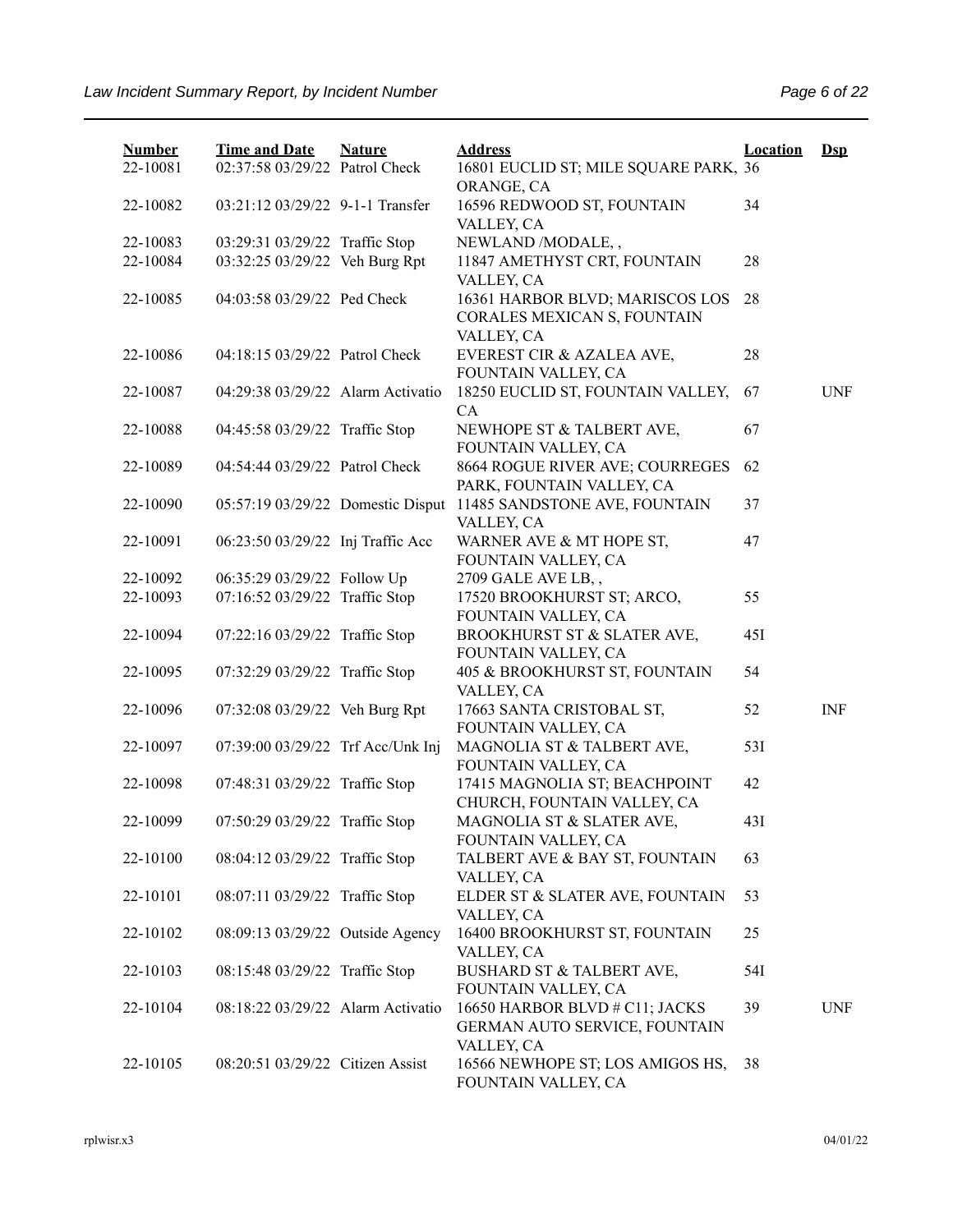| <b>Number</b><br>22-10106 | <b>Time and Date</b><br>08:24:24 03/29/22 9-1-1 Incomplet | <b>Nature</b> | <b>Address</b><br>16175 HARBOR BLVD, FOUNTAIN                  | <b>Location</b><br>28 | $\mathbf{Dsp}$ |
|---------------------------|-----------------------------------------------------------|---------------|----------------------------------------------------------------|-----------------------|----------------|
| 22-10107                  | 08:26:24 03/29/22 Veh Burg Rpt                            |               | VALLEY, CA<br>9403 EL BLANCO AVE, FOUNTAIN                     | 53                    | <b>INA</b>     |
| 22-10108                  | 08:29:52 03/29/22 Traffic Stop                            |               | VALLEY, CA<br>9900 TALBERT AVE, FOUNTAIN<br>VALLEY, CA         | 64                    |                |
| 22-10109                  | 08:33:32 03/29/22 Traffic Stop                            |               | 18100 BROOKHURST ST; OFFICE<br>DEPOT, FOUNTAIN VALLEY, CA      | 65                    |                |
| 22-10110                  | 08:46:29 03/29/22 Traffic Stop                            |               | 17966 BROOKHURST ST; SHELL GAS,<br>FOUNTAIN VALLEY, CA         | 55                    |                |
| 22-10111                  | 08:46:59 03/29/22 Vehicle Check                           |               | 16475 HARBOR BLVD; WAYNE MORIN,<br>FOUNTAIN VALLEY, CA         | 28                    |                |
| 22-10112                  | 08:47:15 03/29/22 Traffic Stop                            |               | 17966 BROOKHURST ST; SHELL GAS,<br>FOUNTAIN VALLEY, CA         | 55                    |                |
| 22-10113                  | 08:55:15 03/29/22 Traffic Stop                            |               | 18122 BROOKHURST ST # 2; DUNKIN<br>DONUTS, FOUNTAIN VALLEY, CA | 65                    |                |
| 22-10114                  | 08:55:47 03/29/22 Traffic Stop                            |               | BROOKHURST ST & TALBERT AVE,<br>FOUNTAIN VALLEY, CA            | 551                   |                |
| 22-10115                  | 09:05:58 03/29/22 Traffic Stop                            |               | 17966 BROOKHURST ST; SHELL GAS,<br>FOUNTAIN VALLEY, CA         | 55                    |                |
| 22-10116                  | 09:07:55 03/29/22 Traffic Stop                            |               | 17940 BROOKHURST ST; WENDYS,<br>FOUNTAIN VALLEY, CA            | 55                    |                |
| 22-10117                  | 09:11:59 03/29/22 Traffic Stop                            |               | SUGARLOAF ST & HEIL AVE,<br>FOUNTAIN VALLEY, CA                | 37                    |                |
| 22-10118                  | 09:17:17 03/29/22 Traffic Stop                            |               | 405 & TALBERT AVE; SOUTH,<br>FOUNTAIN VALLEY, CA               | 55                    |                |
| 22-10119                  | 09:16:16 03/29/22 Alarm Activatio                         |               | 10810 WARNER AVE, FOUNTAIN<br>VALLEY, CA                       | 46                    | <b>UNF</b>     |
| 22-10120                  | 09:20:18 03/29/22 Traffic Stop                            |               | 18122 BROOKHURST ST # 2; DUNKIN<br>DONUTS, FOUNTAIN VALLEY, CA | 65                    |                |
| 22-10121                  | 09:23:17 03/29/22 9-1-1 Transfer                          |               | 9002 TALBERT AVE, FOUNTAIN<br>VALLEY, CA                       | 63                    |                |
| 22-10122                  | 09:28:47 03/29/22 Traffic Stop                            |               | BROOKHURST ST & TALBERT AVE,<br>FOUNTAIN VALLEY, CA            | 55I                   |                |
| 22-10123                  | 09:32:42 03/29/22 Traffic Stop                            |               | 18100 BROOKHURST ST; OFFICE<br>DEPOT, FOUNTAIN VALLEY, CA      | 65                    |                |
| 22-10124                  | 09:37:36 03/29/22 Traffic Stop                            |               | BROOKHURST ST & TALBERT AVE,<br>FOUNTAIN VALLEY, CA            | 55I                   |                |
| 22-10125                  | 09:39:15 03/29/22 Investigation                           |               | 10200 SLATER AVE, FOUNTAIN VALLEY, 55<br>CA                    |                       |                |
| 22-10126                  | 09:35:03 03/29/22 Grand Theft Rpt                         |               | 10060 SLATER AVE; WELLS FARGO,<br>FOUNTAIN VALLEY, CA          | 55                    |                |
| 22-10127                  | 09:45:25 03/29/22 Traffic Stop                            |               | 18122 BROOKHURST ST # 2; DUNKIN<br>DONUTS, FOUNTAIN VALLEY, CA | 65                    |                |
| 22-10128                  | 09:59:18 03/29/22 9-1-1 Misdial                           |               | 18035 BROOKHURST ST, FOUNTAIN<br>VALLEY, CA                    | 64                    |                |
| 22-10129                  | 10:06:13 03/29/22 Traffic Stop                            |               | BROOKHURST ST & TALBERT AVE,<br>FOUNTAIN VALLEY, CA            | 55I                   |                |
| 22-10130                  | 10:06:36 03/29/22 Traffic Stop                            |               | 17966 BROOKHURST ST; SHELL GAS,<br>FOUNTAIN VALLEY, CA         | 55                    |                |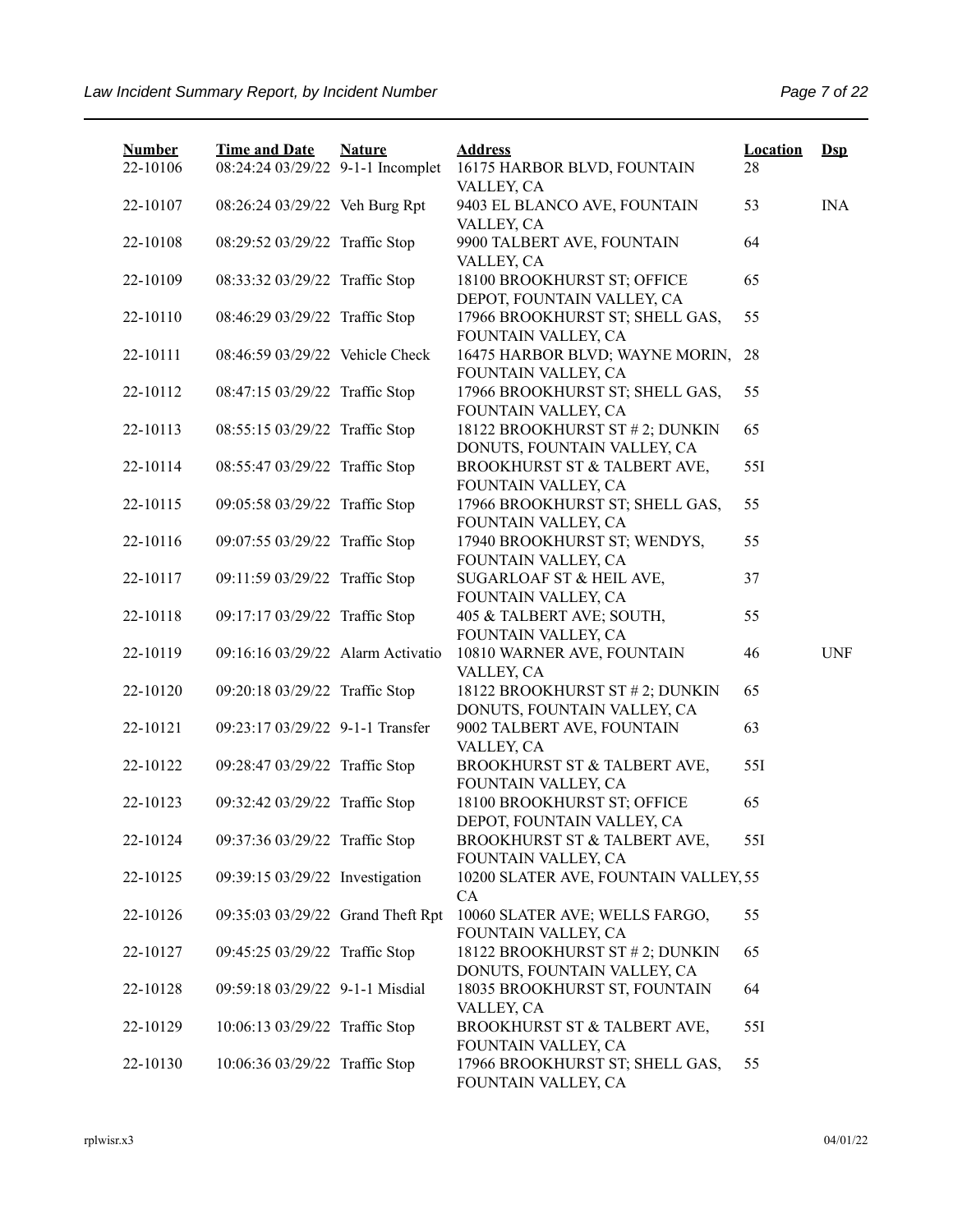| <b>Number</b><br>22-10131 | <b>Time and Date</b><br>10:29:15 03/29/22 9-1-1 Transfer | <b>Nature</b> | <b>Address</b><br>9439 EDINGER WESTMINSTER,<br>WESTMINSTER, CA                                     | <b>Location</b> | $\mathbf{Dsp}$ |
|---------------------------|----------------------------------------------------------|---------------|----------------------------------------------------------------------------------------------------|-----------------|----------------|
| 22-10132                  | 10:37:26 03/29/22 Comm Burg Rpt                          |               | 16142 HARBOR BLVD, FOUNTAIN<br>VALLEY, CA                                                          | 29              | <b>INA</b>     |
| 22-10133                  | 11:03:44 03/29/22 Traffic Stop                           |               | LA LUNA AVE & BUSHARD ST,<br>FOUNTAIN VALLEY, CA                                                   | 43              |                |
| 22-10134                  | 11:05:46 03/29/22 Traffic Stop                           |               | 10200 SLATER AVE, FOUNTAIN VALLEY, 55<br>CA                                                        |                 |                |
| 22-10135                  | 11:15:32 03/29/22 9-1-1 Transfer                         |               | 18685 SANTA IRENE ST, FOUNTAIN<br>VALLEY, CA                                                       | 72              |                |
| 22-10136                  | 11:13:58 03/29/22 Recov Stolen Ve                        |               | EL LAGO AVE & SANTA MARIA ST,<br>FOUNTAIN VALLEY, CA                                               | 52              | <b>INF</b>     |
| 22-10137                  | 11:21:41 03/29/22 9-1-1 Transfer                         |               | 18688 DIDDY CIR, FOUNTAIN VALLEY,<br>CA                                                            | 72              |                |
| 22-10138                  | 11:24:22 03/29/22 Traffic Stop                           |               | CASHEW ST & TALBERT AVE,<br>FOUNTAIN VALLEY, CA                                                    | 54              |                |
| 22-10139                  | 11:27:57 03/29/22 9-1-1 Misdial                          |               | 18305 MT LANGLEY ST; THE STORAGE 66<br>PLACE, FOUNTAIN VALLEY, CA                                  |                 |                |
| 22-10140                  | 11:39:34 03/29/22 Follow Up                              |               | 18720 LAS FLORES ST; GISLER<br>SCHOOL, FOUNTAIN VALLEY, CA                                         | 75              |                |
| 22-10141                  | 11:48:06 03/29/22 Non Injury Tc                          |               | 17880 NEWHOPE ST; ROSS, FOUNTAIN<br>VALLEY, CA                                                     | 57              |                |
| 22-10142                  | 11:57:25 03/29/22 9-1-1 Open Line                        |               | 10035 ELLIS AVE, FOUNTAIN VALLEY,<br>CA                                                            | 65              |                |
| 22-10143                  | 12:01:52 03/29/22 Alarm Activatio                        |               | 10515 EL ESTE AVE, FOUNTAIN<br>VALLEY, CA                                                          | 56              |                |
| 22-10145                  | 12:03:36 03/29/22 9-1-1 Transfer                         |               | 19001 BRK HB,,                                                                                     |                 |                |
| 22-10146                  | 12:11:09 03/29/22 Patrol Check                           |               | 18238 BUSHARD ST, FOUNTAIN<br>VALLEY, CA                                                           | 64              |                |
| 22-10147                  | 12:21:06 03/29/22 9-1-1 Open Line                        |               | 8778 EL LAGO AVE, FOUNTAIN VALLEY, 52<br>CA                                                        |                 |                |
| 22-10148                  | 12:21:27 03/29/22 Trf Acc/Unk Inj                        |               | 9480 TALBERT AVE; TACO BELL,<br>FOUNTAIN VALLEY, CA                                                | 63              |                |
| 22-10149                  | 12:10:08 03/29/22 Info Entry Only                        |               | 18838 DEODAR ST, FOUNTAIN VALLEY, 73<br>CA                                                         |                 |                |
| 22-10150                  | 12:44:17 03/29/22 Follow Up                              |               | 8980 WARNER AVE; CHEVRON GAS,<br>FOUNTAIN VALLEY, CA                                               | 42              |                |
| 22-10151                  | 12:44:42 03/29/22 9-1-1 Transfer                         |               | 10150 WARNER AVE # A, FOUNTAIN<br>VALLEY, CA                                                       | 45              |                |
| 22-10152                  | 13:02:29 03/29/22 9-1-1 Misdial                          |               | 17077 SAN MATEO ST; CARMEL<br>VILLAGE, FOUNTAIN VALLEY, CA                                         | 45              |                |
| 22-10153                  | 13:01:55 03/29/22 9-1-1 Transfer                         |               | 9274 LA COLONIA AVE, FOUNTAIN<br>VALLEY, CA                                                        | 43              |                |
| 22-10154                  |                                                          |               | 13:07:56 03/29/22 9-1-1 Abandoned 18111 BROOKHURST ST; MEMORIAL<br>CARE ORANGE COAST MEDICAL CENT, | 64              |                |
| 22-10155                  | 13:16:13 03/29/22 Citizen Assist                         |               | FOUNTAIN VALLEY, CA<br>17265 SANTA BARBARA ST, FOUNTAIN 42<br>VALLEY, CA                           |                 |                |
| 22-10156                  | 13:36:52 03/29/22 Traffic Stop                           |               | SLATER AVE & BUSHARD ST,<br>FOUNTAIN VALLEY, CA                                                    | 44I             |                |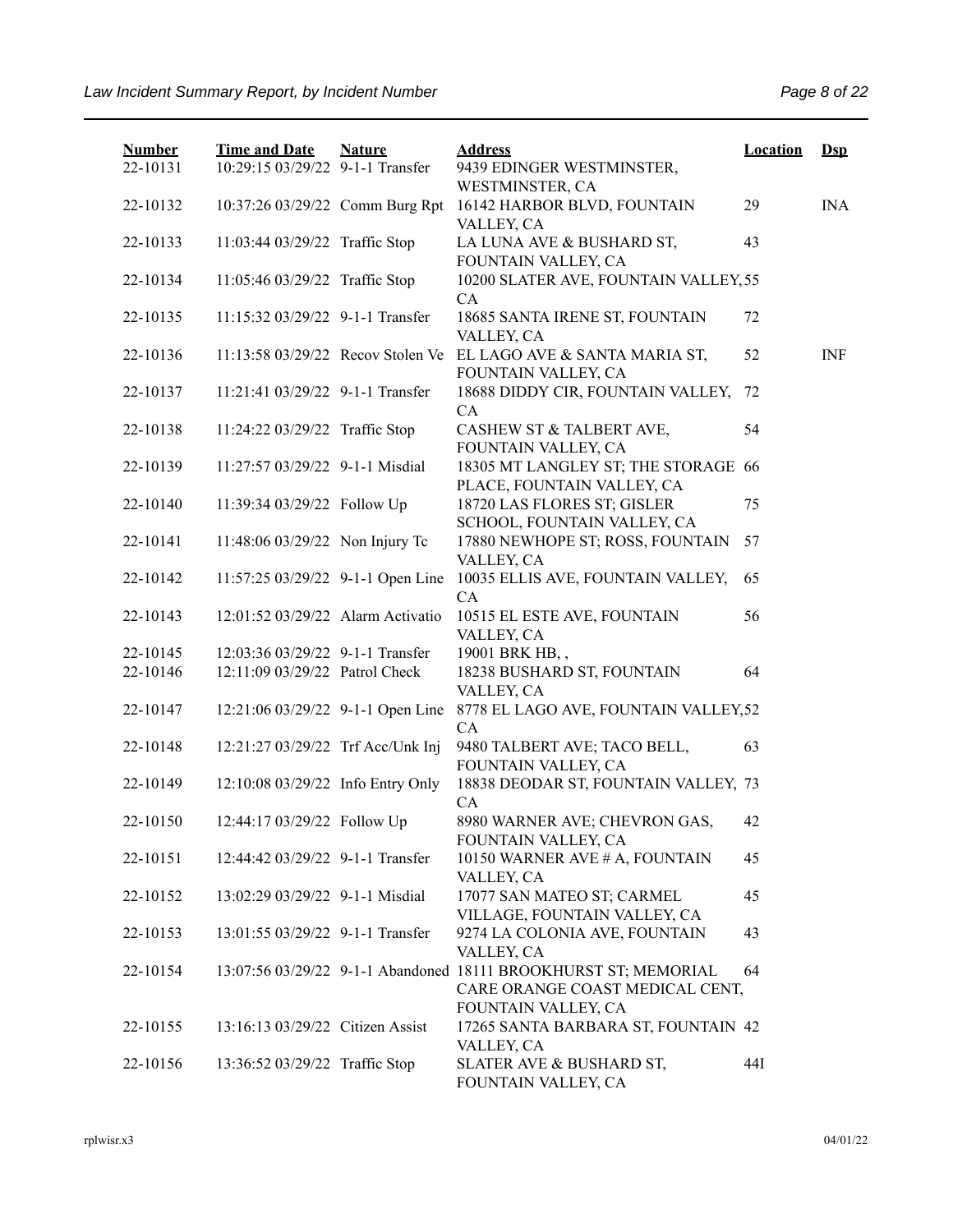| <b>Number</b> | <b>Time and Date</b>              | <b>Nature</b> | <b>Address</b>                                                                                             | <b>Location</b> | $\mathbf{Dsp}$ |
|---------------|-----------------------------------|---------------|------------------------------------------------------------------------------------------------------------|-----------------|----------------|
| 22-10157      |                                   |               | 13:44:03 03/29/22 Trans Complaint 18916 BROOKHURST ST, FOUNTAIN<br>VALLEY, CA                              | 75              |                |
| 22-10158      | 13:57:23 03/29/22 9-1-1 Transfer  |               | 17415 LOS JARDINES WEST, FOUNTAIN 46<br>VALLEY, CA                                                         |                 |                |
| 22-10159      | 14:05:35 03/29/22 Reckless Veh    |               | HEIL AVE & TERREL ST, FOUNTAIN<br>VALLEY, CA                                                               | 38              |                |
| 22-10160      | 14:08:54 03/29/22 9-1-1 Incomplet |               | 17280 NEWHOPE ST, FOUNTAIN<br>VALLEY, CA                                                                   | 48              |                |
| 22-10161      | 14:09:12 03/29/22 Citizen Assist  |               | 10301 ELLIS AVE; ELLIS PARK,<br>FOUNTAIN VALLEY, CA                                                        | 65              |                |
| 22-10162      | 14:18:34 03/29/22 Fire            |               | 18488 SANTA CARLOTTA ST, FOUNTAIN 62<br>VALLEY, CA                                                         |                 |                |
| 22-10163      | 14:23:58 03/29/22 9-1-1 Incomplet |               | 17360 BROOKHURST ST; MEMORIAL<br>HEALTH SERVICES, FOUNTAIN<br>VALLEY, CA                                   | 45              |                |
| 22-10164      | 14:23:18 03/29/22 Abandoned Veh   |               | 16212 HEMP CIR, FOUNTAIN VALLEY,<br>CA                                                                     | 24              |                |
| 22-10165      | 14:56:36 03/29/22 9-1-1 Open Line |               | 10359 MARGARITA AVE, FOUNTAIN<br>VALLEY, CA                                                                | 15              |                |
| 22-10166      |                                   |               | 15:33:23 03/29/22 9-1-1 Abandoned 17360 BROOKHURST ST; MEMORIAL<br>HEALTH SERVICES, FOUNTAIN<br>VALLEY, CA | 45              |                |
| 22-10167      |                                   |               | 15:35:10 03/29/22 Check Well Bein SAN CARLOS ST & GARFIELD AVE,<br>FOUNTAIN VALLEY, CA                     | OUT75           |                |
| 22-10168      | 15:37:09 03/29/22 Missing Person  |               | 16701 MT CACHUMA CIR, FOUNTAIN<br>VALLEY, CA                                                               | 37              |                |
| 22-10169      | 16:01:47 03/29/22 Direct Pat/Gran |               | CITYWIDE,,                                                                                                 |                 |                |
| 22-10170      | 16:05:13 03/29/22 9-1-1 Misdial   |               | 5024 W DAVIT, SANTA ANA, CA                                                                                |                 |                |
| 22-10171      | 16:13:56 03/29/22 Surveillance    |               | LAWSON RIVER AVE & MT LANGLEY<br>ST, FOUNTAIN VALLEY, CA                                                   | 66              |                |
| 22-10172      | 16:15:51 03/29/22 Vandalism Now   |               | 16800 MAGNOLIA ST; BOOMERS,<br>FOUNTAIN VALLEY, CA                                                         | 33              |                |
| 22-10173      | 16:15:09 03/29/22 9-1-1 Misdial   |               | 17100 EUCLID ST; FV HOSPITAL,<br>FOUNTAIN VALLEY, CA                                                       | 47              |                |
| 22-10174      | 16:20:48 03/29/22 9-1-1 Misdial   |               | 9920 TALBERT AVE; OC MEMORIAL<br>HOSPITAL, FOUNTAIN VALLEY, CA                                             | 64              |                |
| 22-10175      | 16:30:18 03/29/22 Vehicle Check   |               | 17070 Magnolia ST; ALDI, FOUNTAIN<br>VALLEY, CA                                                            | 43              |                |
| 22-10176      | 16:39:01 03/29/22 Domestic Disput |               | 16540 MT COOK CIR, FOUNTAIN<br>VALLEY, CA                                                                  | 37              |                |
| 22-10177      | 16:41:33 03/29/22 Trf Acc/Unk Inj |               | HARBOR BLVD & LILAC AVE,<br>FOUNTAIN VALLEY, CA                                                            | 191             |                |
| 22-10178      | 16:48:31 03/29/22 Traffic Stop    |               | SAN MATEO ST & WARNER AVE,<br>FOUNTAIN VALLEY, CA                                                          | 45              |                |
| 22-10179      | 16:46:01 03/29/22 9-1-1 Incomplet |               | 701 S EUCLID, ,                                                                                            |                 |                |
| 22-10180      | 16:48:53 03/29/22 9-1-1 Misdial   |               | 17085 BROOKHURST ST, FOUNTAIN<br>VALLEY, CA                                                                | 44              |                |
| 22-10181      | 17:05:45 03/29/22 Traffic Stop    |               | 16400 BROOKHURST ST; FV REC<br>CENTER, FOUNTAIN VALLEY, CA                                                 | 25              |                |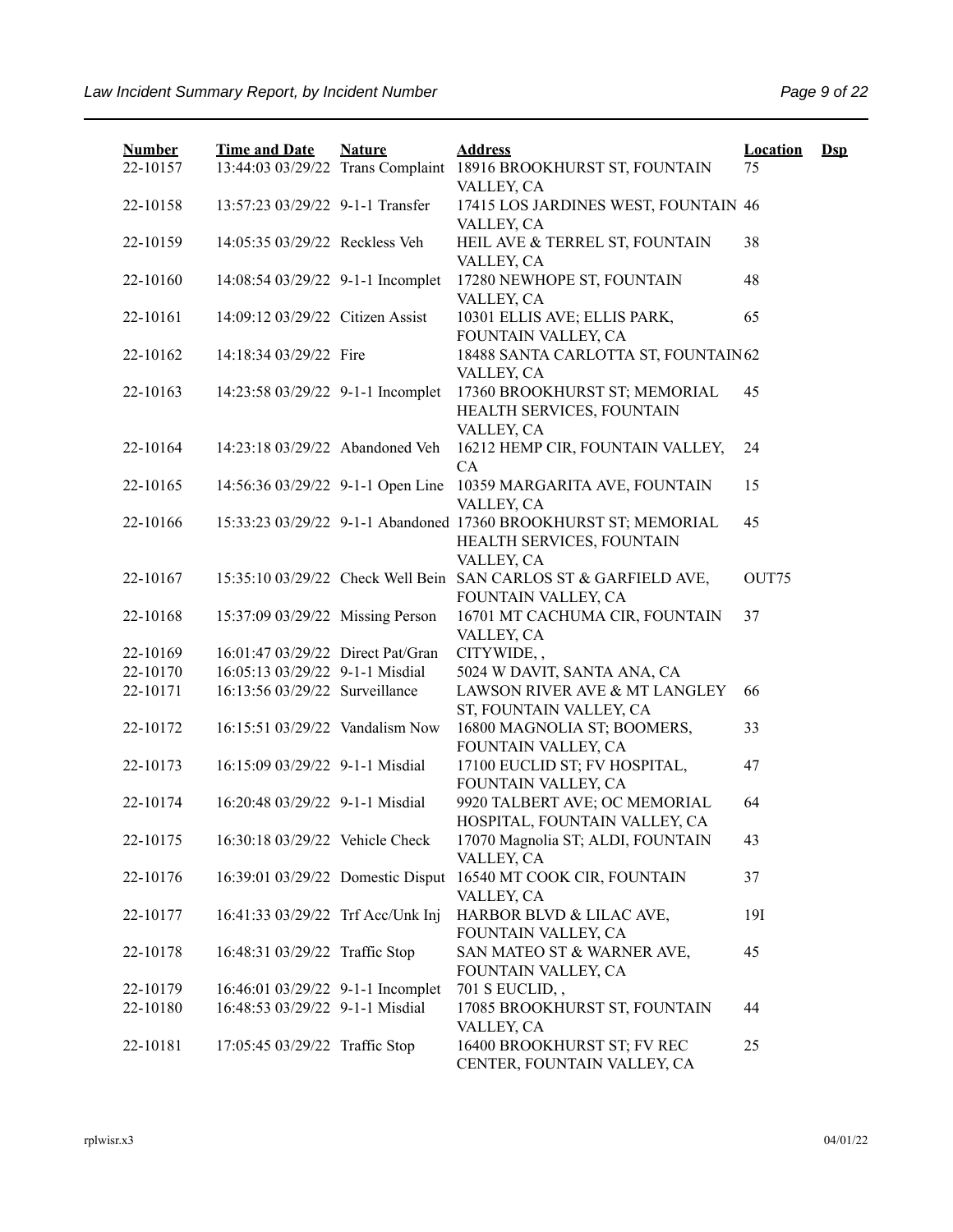| <b>Number</b><br>22-10182 | <b>Time and Date</b><br>17:16:40 03/29/22 Traffic Stop | <b>Nature</b> | <b>Address</b><br>16400 BROOKHURST ST; FV REC                                        | <b>Location</b><br>25 | $\mathbf{Dsp}$ |
|---------------------------|--------------------------------------------------------|---------------|--------------------------------------------------------------------------------------|-----------------------|----------------|
| 22-10183                  | 17:18:26 03/29/22 9-1-1 Transfer                       |               | CENTER, FOUNTAIN VALLEY, CA<br>18561 LIME CIR, FOUNTAIN VALLEY,                      | 74                    |                |
|                           |                                                        |               | CA                                                                                   |                       |                |
| 22-10184                  | 17:25:58 03/29/22 Traffic Stop                         |               | LA HACIENDA AVE & SAN MATEO ST,<br>FOUNTAIN VALLEY, CA                               | 45                    |                |
| 22-10185                  | 17:29:35 03/29/22 Traffic Stop                         |               | HEIL AVE & BROOKHURST ST,<br>FOUNTAIN VALLEY, CA                                     | 25I                   |                |
| 22-10186                  | 17:31:53 03/29/22 Traffic Stop                         |               | LA HACIENDA AVE & BROOKHURST<br>ST, FOUNTAIN VALLEY, CA                              | 45                    |                |
| 22-10187                  | 17:33:07 03/29/22 9-1-1 Misdial                        |               | 17674 SAN MARINO CIR, FOUNTAIN<br>VALLEY, CA                                         | 55                    |                |
| 22-10188                  |                                                        |               | 17:34:37 03/29/22 Check Well Bein EUCLID ST & WARNER AVE, FOUNTAIN 37I<br>VALLEY, CA |                       |                |
| 22-10189                  | 17:45:08 03/29/22 9-1-1 Transfer                       |               | 701 S EUCLID, SANTA ANA, CA                                                          |                       |                |
| 22-10190                  | 17:49:44 03/29/22 9-1-1 Transfer                       |               | 701 S EUCLID, SANTA ANA, CA                                                          |                       |                |
| 22-10191                  | 17:48:12 03/29/22 Trans Complaint                      |               | 18533 BROOKHURST ST; AUTOZONE,<br>FOUNTAIN VALLEY, CA                                | 74                    |                |
| 22-10192                  | 17:52:11 03/29/22 Traffic Stop                         |               | 16400 BROOKHURST ST; FV REC<br>CENTER, FOUNTAIN VALLEY, CA                           | 25                    |                |
| 22-10193                  | 18:02:46 03/29/22 9-1-1 Misdial                        |               | 17227 NEWHOPE ST; FV POST OFFICE,<br>FOUNTAIN VALLEY, CA                             | 47                    |                |
| 22-10194                  | 18:05:02 03/29/22 9-1-1 Transfer                       |               | 18111 BROOKHURST ST; MEMORIAL<br>CARE ORANGE COAST MEDICAL CENT,                     | 64                    |                |
|                           |                                                        |               | FOUNTAIN VALLEY, CA                                                                  |                       |                |
| 22-10195                  | 18:06:09 03/29/22 Traffic Stop                         |               | BROOKHURST ST & HEIL AVE; NOF,                                                       | 25I                   |                |
|                           |                                                        |               | FOUNTAIN VALLEY, CA                                                                  |                       |                |
| 22-10196                  | 18:07:17 03/29/22 9-1-1 Transfer                       |               | 16801 EUCLID ST; MILE SQUARE PARK, 36<br>ORANGE, CA                                  |                       |                |
| 22-10197                  | 18:18:08 03/29/22 Traffic Stop                         |               | HEIL AVE & BROOKHURST ST,<br>FOUNTAIN VALLEY, CA                                     | 25I                   |                |
| 22-10198                  | 18:30:19 03/29/22 9-1-1 Misdial                        |               | 17100 EUCLID ST; FV HOSPITAL,<br>FOUNTAIN VALLEY, CA                                 | 47                    |                |
| 22-10199                  | 18:45:23 03/29/22 Traffic Stop                         |               | SLATER AVE & LOS JARDINES WEST,<br>FOUNTAIN VALLEY, CA                               | 46                    |                |
| 22-10200                  | 19:06:52 03/29/22 Non Injury Tc                        |               | WARD ST & CIRCULO DE VILLA,<br>FOUNTAIN VALLEY, CA                                   | 45                    |                |
| 22-10201                  | 19:11:30 03/29/22 Ped Check                            |               | 16201 HARBOR BLVD # A; WALGREENS, 28<br>FOUNTAIN VALLEY, CA                          |                       |                |
| 22-10202                  | 19:12:03 03/29/22 9-1-1 Transfer                       |               | 5426 W CRYSTAL LANE, SANTA ANA,<br>CA                                                |                       |                |
| 22-10203                  | 19:13:49 03/29/22 Missing Person                       |               | 16712 OLEANDER CIR, FOUNTAIN<br>VALLEY, CA                                           | 33                    |                |
| 22-10204                  | 19:28:54 03/29/22 Citizen Assist                       |               | 10677 LA PERLA AVE, FOUNTAIN<br>VALLEY, CA                                           | 56                    |                |
| 22-10205                  | 20:08:11 03/29/22 Alarm Activatio                      |               | 16520 HARBOR BLVD # G; FV<br>ORTHOTICS AND PROSTHETICS,<br>FOUNTAIN VALLEY, CA       | 29                    | <b>UNF</b>     |
| 22-10206                  | 20:12:50 03/29/22 9-1-1 Transfer                       |               | 9441 KAREN ST HB,,                                                                   |                       |                |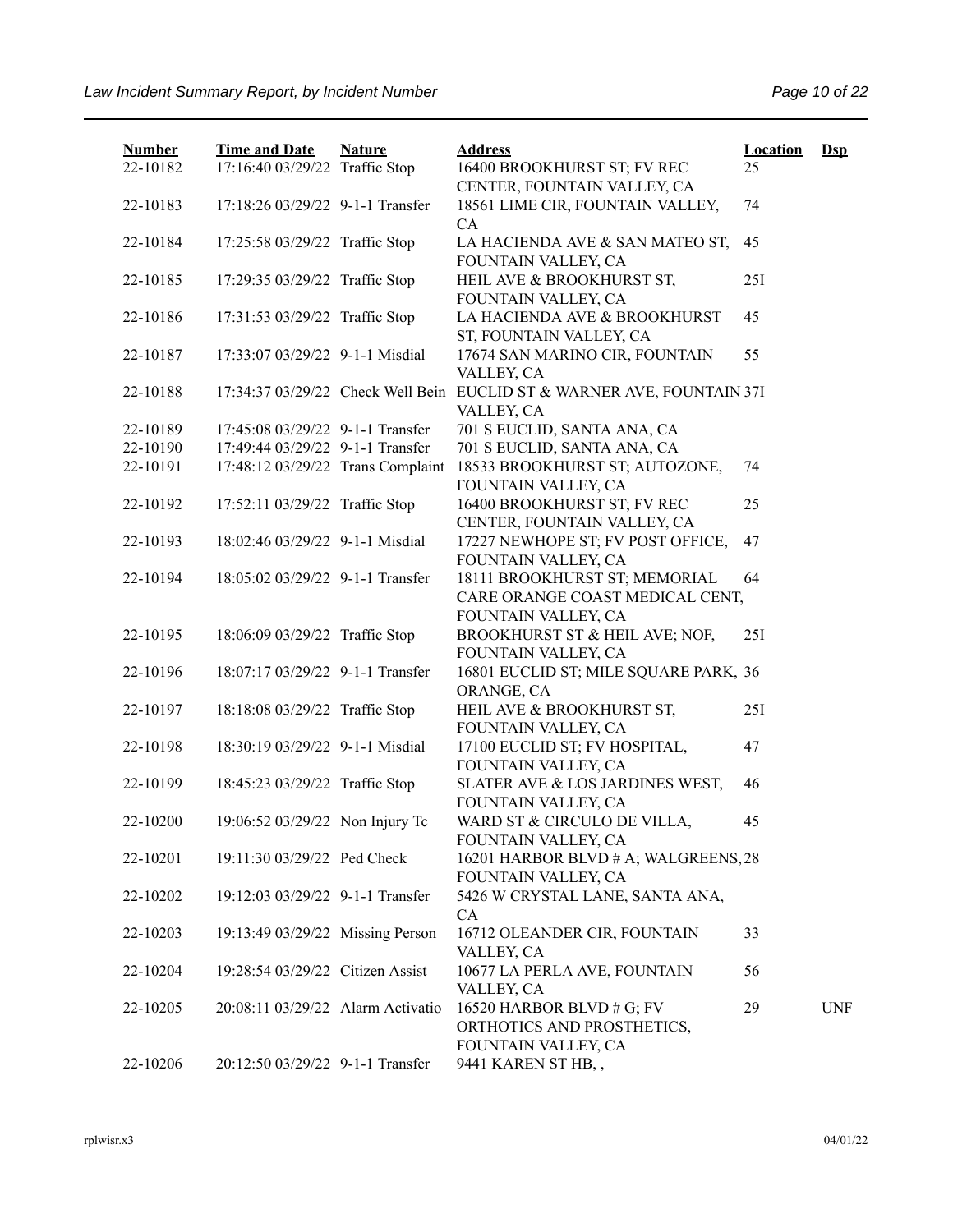| <b>Number</b> | <b>Time and Date</b>              | <b>Nature</b> | <b>Address</b>                                             | Location | $\mathbf{Dsp}$ |
|---------------|-----------------------------------|---------------|------------------------------------------------------------|----------|----------------|
| 22-10207      | 20:24:40 03/29/22 9-1-1 Transfer  |               | 10783 LA FONDA CIR, FOUNTAIN<br>VALLEY, CA                 | 46       |                |
| 22-10208      | 20:33:33 03/29/22 9-1-1 Misdial   |               | 17100 EUCLID ST; FV HOSPITAL,<br>FOUNTAIN VALLEY, CA       | 47       |                |
| 22-10209      | 20:36:35 03/29/22 Direct Pat/Traf |               | EUCLID ST & WARNER AVE, FOUNTAIN 37I<br>VALLEY, CA         |          |                |
| 22-10210      | 20:38:00 03/29/22 Traffic Stop    |               | EUCLID ST & HEIL AVE, FOUNTAIN<br>VALLEY, CA               | 27I      |                |
| 22-10211      | 20:47:10 03/29/22 Patrol Check    |               | 16400 BROOKHURST ST; FV REC<br>CENTER, FOUNTAIN VALLEY, CA | 25       |                |
| 22-10212      | 20:56:31 03/29/22 Reckless Veh    |               | MAGNOLIA ST & TALBERT AVE,<br>FOUNTAIN VALLEY, CA          | 53I      |                |
| 22-10213      | 21:09:46 03/29/22 Patrol Check    |               | 16400 BROOKHURST ST; FV REC<br>CENTER, FOUNTAIN VALLEY, CA | 25       |                |
| 22-10214      | 21:12:03 03/29/22 Patrol Check    |               | 17110 BROOKHURST ST; FOUNTAIN<br>BOWL, FOUNTAIN VALLEY, CA | 45       |                |
| 22-10215      | 21:17:17 03/29/22 Traffic Stop    |               | EUCLID ST & WARNER AVE, FOUNTAIN 37I<br>VALLEY, CA         |          |                |
| 22-10216      | 21:27:04 03/29/22 Ped Check       |               | TALBERT AVE & THIRD ST, FOUNTAIN 63<br>VALLEY, CA          |          |                |
| 22-10217      | 21:37:33 03/29/22 Traffic Stop    |               | ELLIS / 405,,                                              |          |                |
| 22-10218      | 21:41:42 03/29/22 Veh Burg Rpt    |               | 18863 DEODAR ST, FOUNTAIN VALLEY, 73<br><b>CA</b>          |          |                |
| 22-10219      | 22:17:24 03/29/22 9-1-1 Misdial   |               | 17100 EUCLID ST; FV HOSPITAL,<br>FOUNTAIN VALLEY, CA       | 47       |                |
| 22-10220      | 22:21:18 03/29/22 Stolen Veh Rpt  |               | 18223 BRYCE CRT, FOUNTAIN VALLEY, 65<br>CA                 |          |                |
| 22-10221      | 22:56:13 03/29/22 Alarm Activatio |               | 17070 Magnolia ST, FOUNTAIN VALLEY, 43<br>CA               |          | <b>UNF</b>     |
| 22-10222      | 22:57:17 03/29/22 9-1-1 Misdial   |               | 17100 EUCLID ST; FV HOSPITAL,<br>FOUNTAIN VALLEY, CA       | 47       |                |
| 22-10223      | 23:12:30 03/29/22 Patrol Check    |               | 9125 RECREATION CIR; MOTEL 6,<br>FOUNTAIN VALLEY, CA       | 33       |                |
| 22-10224      | 23:10:36 03/29/22 Susp Subj       |               | EDINGER AVE & MITTERBILL ST,<br>FOUNTAIN VALLEY, CA        | 14       |                |
| 22-10225      | 23:31:38 03/29/22 Bike Stop       |               | BROOKHURST ST & EDINGER AVE;<br>NORTH, FOUNTAIN VALLEY, CA | 15I      |                |
| 22-10226      | 23:35:36 03/29/22 Traffic Stop    |               | BUSHARD ST & EDINGER AVE; WOF,<br>FOUNTAIN VALLEY, CA      | 14I      |                |
| 22-10227      | 23:39:43 03/29/22 Patrol Check    |               | EVEREST/RD 28,,                                            |          |                |
| 22-10228      | 23:40:48 03/29/22 Vehicle Check   |               | 17975 MAGNOLIA ST; FIRESTONE                               | 52       |                |
|               |                                   |               | COMPLETE AUTO CARE, FOUNTAIN<br>VALLEY, CA                 |          |                |
| 22-10229      | 23:50:03 03/29/22 Patrol Check    |               | EL ESTE,,                                                  |          |                |
| 22-10230      | 23:58:20 03/29/22 Patrol Check    |               | BUSHARD ST & EDINGER AVE,<br>FOUNTAIN VALLEY, CA           | 14I      |                |
| 22-10231      | 00:05:01 03/30/22 Vehicle Check   |               | EDINGER FRONTAGE,,                                         |          |                |
| 22-10232      | 00:57:57 03/30/22 9-1-1 Misdial   |               | 10035 ELLIS AVE, FOUNTAIN VALLEY,<br>CA                    | 65       |                |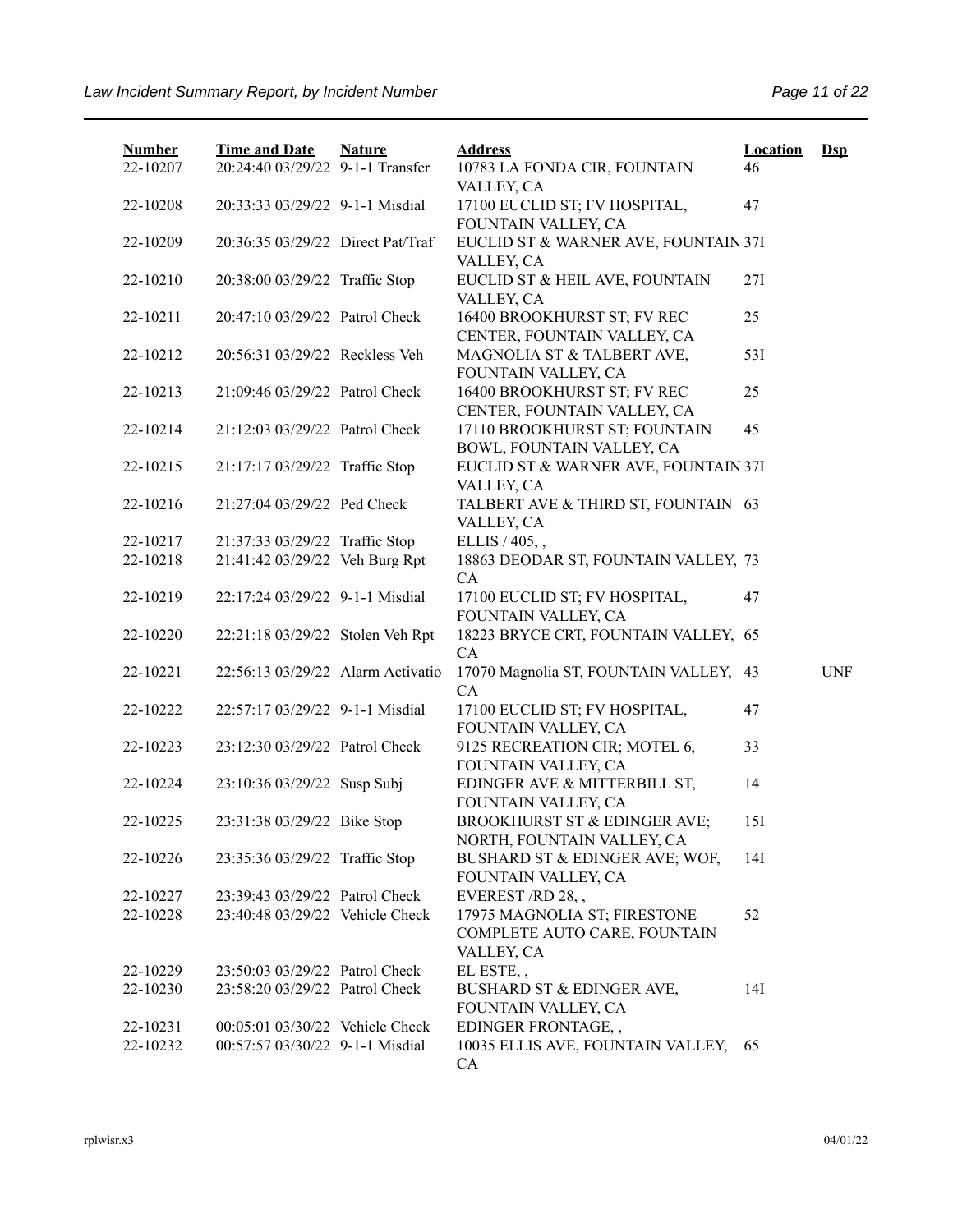| <b>Number</b><br>22-10233 | <b>Time and Date</b><br>00:59:33 03/30/22 Direct Pat/Othe | <b>Nature</b> | <b>Address</b><br>16142 HARBOR BLVD; LIVE UP SCALE, 29                    | <b>Location</b> | $\mathbf{Dsp}$ |
|---------------------------|-----------------------------------------------------------|---------------|---------------------------------------------------------------------------|-----------------|----------------|
| 22-10234                  | 01:15:19 03/30/22 Stolen Veh Rpt                          |               | FOUNTAIN VALLEY, CA<br>18540 SANTA ANDREA ST, FOUNTAIN                    | 72              |                |
| 22-10235                  | 02:18:24 03/30/22 Priv Prop Imp                           |               | VALLEY, CA<br>9440 CLOVER AVE; GRANDE APTS,                               | 33              |                |
| 22-10236                  | 02:29:45 03/30/22 Traffic Stop                            |               | FOUNTAIN VALLEY, CA<br>BROOKHURST ST & HEIL AVE,                          | 25I             |                |
| 22-10237                  | 02:44:16 03/30/22 Drunk Driver                            |               | FOUNTAIN VALLEY, CA<br>BROOKHURST ST & EDINGER AVE,                       | 151             |                |
| 22-10238                  | 02:55:06 03/30/22 Veh Repo                                |               | FOUNTAIN VALLEY, CA<br>10475 SLATER AVE, FOUNTAIN VALLEY, 45<br><b>CA</b> |                 |                |
| 22-10239                  | 04:54:18 03/30/22 Trans Complaint                         |               | 18691 BROOKHURST ST, FOUNTAIN<br>VALLEY, CA                               | 74              |                |
| 22-10240                  | 05:52:06 03/30/22 9-1-1 Transfer                          |               | 17100 EUCLID ST; FV HOSPITAL,<br>FOUNTAIN VALLEY, CA                      | 47              |                |
| 22-10241                  | 06:35:56 03/30/22 Dist Of Peac                            |               | 18579 BROOKHURST ST; ALBERTSONS, 74<br>FOUNTAIN VALLEY, CA                |                 |                |
| 22-10242                  | 07:04:54 03/30/22 Registrant                              |               | 11802 TULIP CRT, FOUNTAIN VALLEY,<br>CA                                   | 18              |                |
| 22-10243                  | 07:07:38 03/30/22 Traffic Stop                            |               | TALBERT AVE & WARD ST, FOUNTAIN<br>VALLEY, CA                             | 56I             |                |
| 22-10244                  | 07:28:02 03/30/22 Traffic Stop                            |               | 17966 BROOKHURST ST; SHELL GAS,<br>FOUNTAIN VALLEY, CA                    | 55              |                |
| 22-10245                  | 07:21:35 03/30/22 Susp Subj                               |               | 17615 LOS JARDINES EAST; COX<br>SCHOOL, FOUNTAIN VALLEY, CA               | 56              |                |
| 22-10246                  | 07:38:33 03/30/22 Traffic Stop                            |               | 405 & TALBERT AVE; SOUTH ON RAMP, 55<br>FOUNTAIN VALLEY, CA               |                 |                |
| 22-10247                  | 07:49:44 03/30/22 Traffic Stop                            |               | ELLIS AVE & PACIFIC ST, FOUNTAIN<br>VALLEY, CA                            | 66              |                |
| 22-10248                  | 07:54:37 03/30/22 Trf Acc/Unk Inj                         |               | 18650 BROOKHURST ST; CHATEAU<br>BLANC CONDOS, FOUNTAIN VALLEY,<br>CA      | 75              |                |
| 22-10249                  | 08:04:58 03/30/22 Direct Pat/Traf                         |               | 17615 LOS JARDINES EAST; COX<br>SCHOOL, FOUNTAIN VALLEY, CA               | 56              |                |
| 22-10250                  | 08:05:38 03/30/22 Direct Pat/Traf                         |               | 18720 LAS FLORES ST; GISLER<br>SCHOOL, FOUNTAIN VALLEY, CA                | 75              |                |
| 22-10251                  | 08:06:15 03/30/22 Traffic Stop                            |               | 17615 LOS JARDINES EAST; COX<br>SCHOOL, FOUNTAIN VALLEY, CA               | 56              |                |
| 22-10252                  | 08:15:34 03/30/22 Traffic Stop                            |               | 17615 LOS JARDINES EAST; COX<br>SCHOOL, FOUNTAIN VALLEY, CA               | 56              |                |
| 22-10253                  | 08:24:52 03/30/22 9-1-1 Transfer                          |               | BROOKHURST ST & GARFIELD AVE,<br>FOUNTAIN VALLEY, CA                      | OUT75           |                |
| 22-10254                  | 08:27:35 03/30/22 Road Rage                               |               | TALBERT AVE & BUSHARD ST,<br>FOUNTAIN VALLEY, CA                          | 54I             |                |
| 22-10255                  |                                                           |               | 08:32:57 03/30/22 9-1-1 Abandoned X:-117.931870, Y:33.690235,,            |                 |                |
| 22-10256                  | 08:41:36 03/30/22 Traffic Stop                            |               | 18122 BROOKHURST ST # 2; DUNKIN<br>DONUTS, FOUNTAIN VALLEY, CA            | 65              |                |
| 22-10257                  | 08:53:07 03/30/22 Traffic Stop                            |               | 18100 BROOKHURST ST; OFFICE<br>DEPOT, FOUNTAIN VALLEY, CA                 | 65              |                |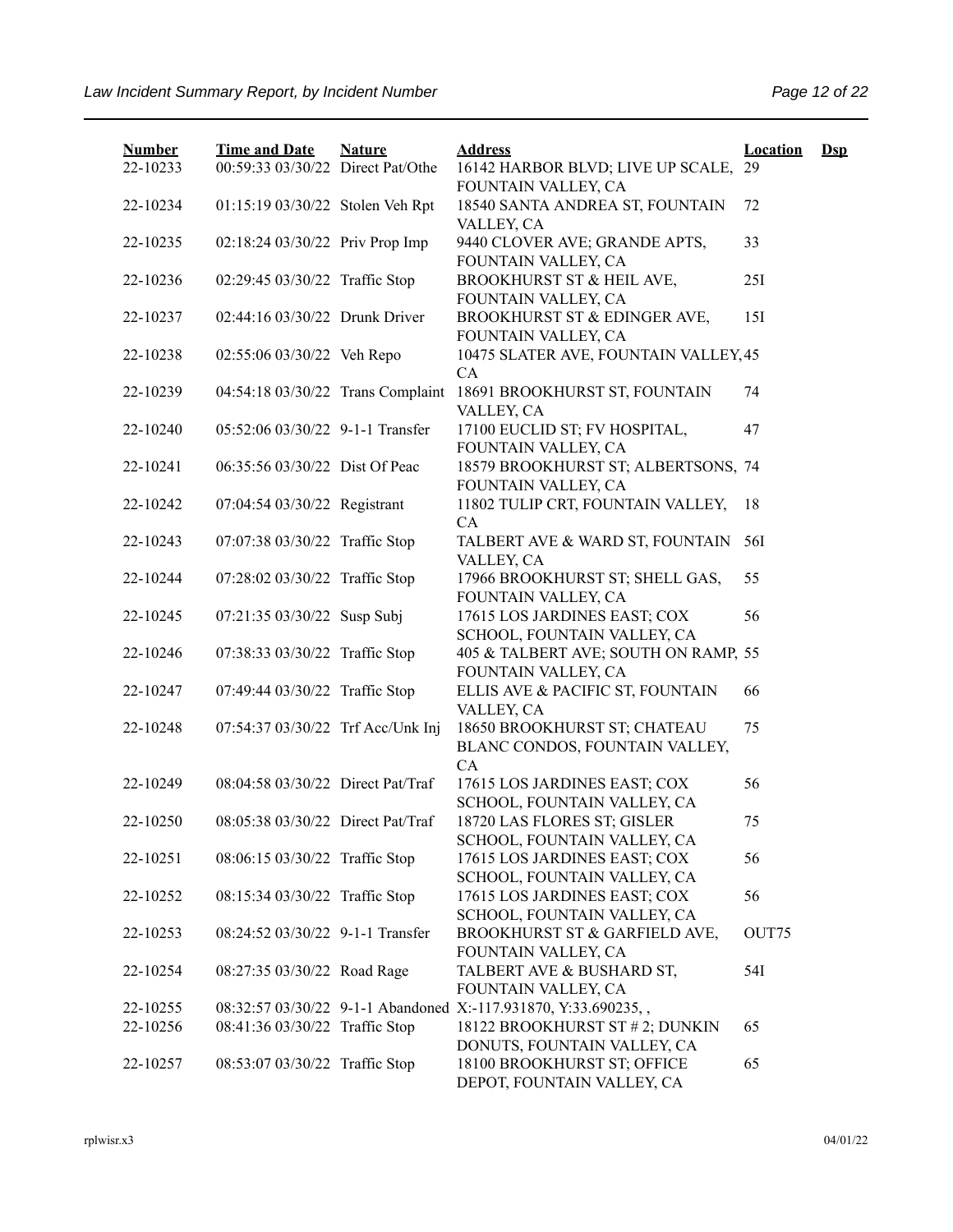| <b>Number</b> | <b>Time and Date</b>              | <b>Nature</b> | <b>Address</b>                                                                        | <b>Location</b> | $\mathbf{Dsp}$ |
|---------------|-----------------------------------|---------------|---------------------------------------------------------------------------------------|-----------------|----------------|
| 22-10258      | 08:58:12 03/30/22 Hlo Followup    |               | 16400 BROOKHURST ST, FOUNTAIN<br>VALLEY, CA                                           | 25              |                |
| 22-10259      | 09:02:30 03/30/22 Traffic Stop    |               | 405 & BROOKHURST ST, FOUNTAIN<br>VALLEY, CA                                           | 54              |                |
| 22-10260      | 09:11:31 03/30/22 Traffic Stop    |               | BROOKHURST ST & TALBERT AVE,<br>FOUNTAIN VALLEY, CA                                   | 551             |                |
| 22-10261      | 09:15:58 03/30/22 Traffic Stop    |               | WARD ST & THRUSH AVE, FOUNTAIN<br>VALLEY, CA                                          | 75              |                |
| 22-10262      | 09:15:37 03/30/22 Receipt         |               | 9197 NADINE RIVER CIR, FOUNTAIN<br>VALLEY, CA                                         | 63              |                |
| 22-10263      | 09:17:10 03/30/22 9-1-1 Transfer  |               | 10864 EL CENTRO AVE, FOUNTAIN<br>VALLEY, CA                                           | 46              |                |
| 22-10264      | 09:20:39 03/30/22 Traffic Stop    |               | 18100 BROOKHURST ST; OFFICE<br>DEPOT, FOUNTAIN VALLEY, CA                             | 65              |                |
| 22-10265      | 09:23:49 03/30/22 Courtesy Rpt    |               | 16419 SAN JACINTO ST, FOUNTAIN<br>VALLEY, CA                                          | 28              | <b>INF</b>     |
| 22-10266      | 09:30:35 03/30/22 Traffic Stop    |               | 18100 BROOKHURST ST; OFFICE<br>DEPOT, FOUNTAIN VALLEY, CA                             | 65              |                |
| 22-10267      | 09:37:40 03/30/22 Traffic Stop    |               | BROOKHURST ST & TALBERT AVE,<br>FOUNTAIN VALLEY, CA                                   | 551             |                |
| 22-10268      | 09:38:07 03/30/22 Traffic Stop    |               | 17966 BROOKHURST ST; SHELL GAS,<br>FOUNTAIN VALLEY, CA                                | 55              |                |
| 22-10269      | 09:42:30 03/30/22 Traffic Stop    |               | BROOKHURST ST & TALBERT AVE,<br>FOUNTAIN VALLEY, CA                                   | 55I             |                |
| 22-10270      | 09:39:03 03/30/22 Investigation   |               | 16801 EUCLID ST; MILE SQUARE PARK, 36<br>ORANGE, CA                                   |                 |                |
| 22-10271      | 09:47:07 03/30/22 Hlo Followup    |               | 17900 BROOKHURST ST # A, FOUNTAIN 55<br>VALLEY, CA                                    |                 |                |
| 22-10272      | 09:45:50 03/30/22 Courtesy Rpt    |               | 17337 SANTA LUCIA ST, FOUNTAIN<br>VALLEY, CA                                          | 42              | <b>INF</b>     |
| 22-10273      | 09:50:23 03/30/22 Traffic Stop    |               | 18100 BROOKHURST ST; OFFICE<br>DEPOT, FOUNTAIN VALLEY, CA                             | 65              |                |
| 22-10274      | 09:50:53 03/30/22 Surveillance    |               | 23271 VERDUGO DR - LAGUNA HILLS,,                                                     |                 |                |
| 22-10275      | 09:52:27 03/30/22 9-1-1 Incomplet |               | 17816 BUSHARD ST; FVHS, FOUNTAIN 54<br>VALLEY, CA                                     |                 |                |
| 22-10276      |                                   |               | 09:52:23 03/30/22 Occupied Veh Ch 12248 LOYA RIVER CIR;<br>ROCKIEANDMARY HERRERAS DAY | 29              |                |
| 22-10277      | 09:53:57 03/30/22 Fvmc Violation  |               | CARE, FOUNTAIN VALLEY, CA<br>10852 LA TERRAZA AVE, FOUNTAIN                           | 46              |                |
| 22-10278      | 09:58:49 03/30/22 9-1-1 Incomplet |               | VALLEY, CA<br>9920 TALBERT AVE; OC MEMORIAL<br>HOSPITAL, FOUNTAIN VALLEY, CA          | 64              |                |
| 22-10279      | 09:59:15 03/30/22 9-1-1 Misdial   |               | 9920 TALBERT AVE; OC MEMORIAL<br>HOSPITAL, FOUNTAIN VALLEY, CA                        | 64              |                |
| 22-10280      | 10:00:18 03/30/22 Check Well Bein |               | 10191 EL CORAZON AVE #3, FOUNTAIN 45<br>VALLEY, CA                                    |                 |                |
| 22-10281      | 10:11:24 03/30/22 Traffic Stop    |               | 17966 BROOKHURST ST; SHELL GAS,<br>FOUNTAIN VALLEY, CA                                | 55              |                |
| 22-10282      | 10:35:37 03/30/22 Traffic Stop    |               | 18100 BROOKHURST ST; OFFICE<br>DEPOT, FOUNTAIN VALLEY, CA                             | 65              |                |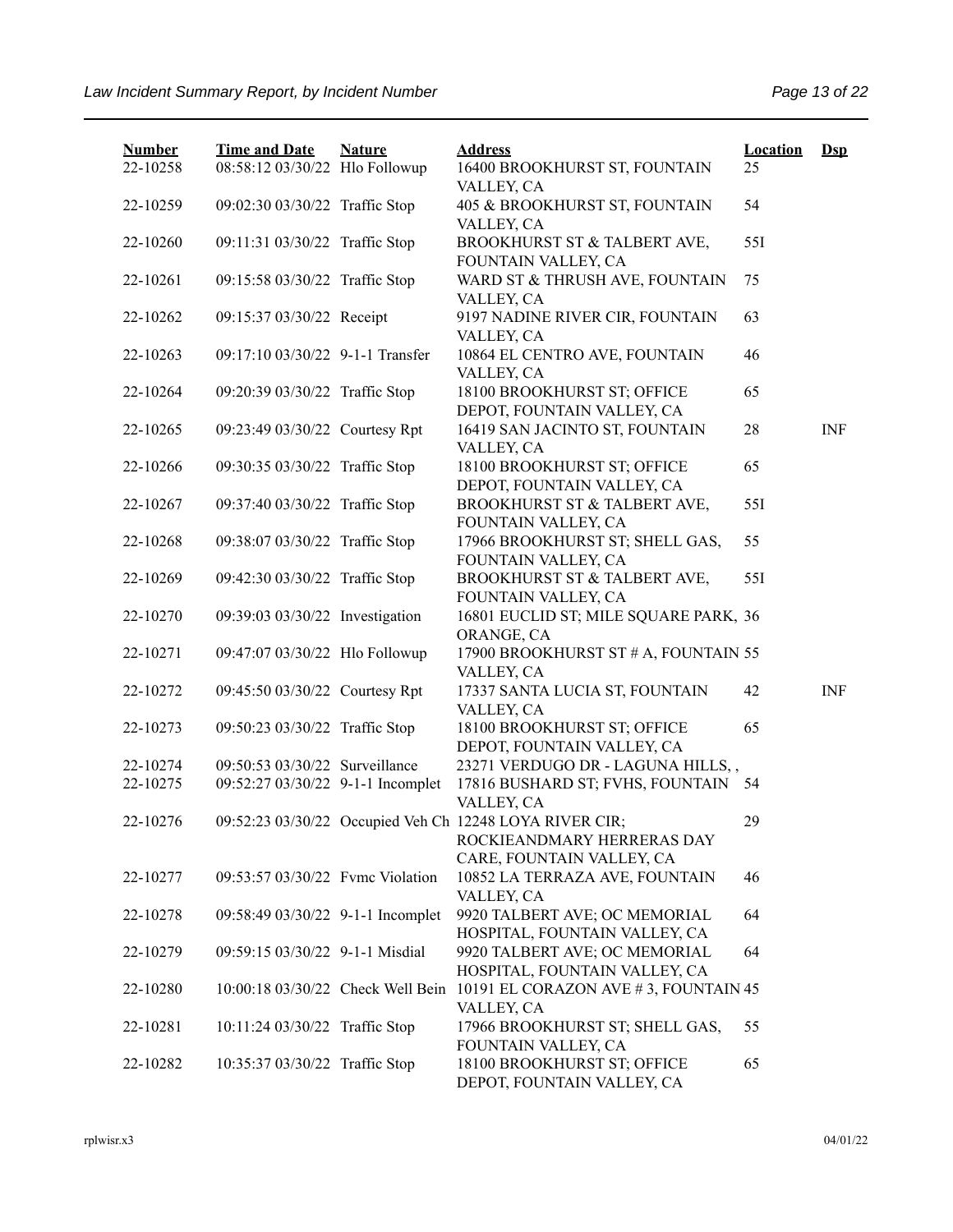| <b>Number</b> | <b>Time and Date</b>              | <b>Nature</b> | <b>Address</b>                                                                          | <b>Location</b> | $\mathbf{Dsp}$ |
|---------------|-----------------------------------|---------------|-----------------------------------------------------------------------------------------|-----------------|----------------|
| 22-10283      | 10:38:27 03/30/22 Courtesy Rpt    |               | 17280 NEWHOPE ST # 20, FOUNTAIN<br>VALLEY, CA                                           | 48              | INF            |
| 22-10284      | 10:41:48 03/30/22 Traffic Stop    |               | WARNER AVE & EUCLID ST, FOUNTAIN 37I<br>VALLEY, CA                                      |                 |                |
| 22-10285      | 10:44:37 03/30/22 9-1-1 Transfer  |               | 11360 WARNER AVE, FOUNTAIN<br>VALLEY, CA                                                | 47              |                |
| 22-10286      | 10:47:40 03/30/22 Follow Up       |               | 17136 MAGNOLIA ST; CVS, FOUNTAIN<br>VALLEY, CA                                          | 43              |                |
| 22-10287      | 10:59:36 03/30/22 Outside Agency  |               | 11360 WARNER AVE; PARK VIEW<br>ESTATES ASSISTED LIVING, ORANGE,<br>CA                   | 47              |                |
| 22-10288      | 11:07:33 03/30/22 Elderly Abuse R |               | 11661 MARTENS RIVER CIR # L,<br>FOUNTAIN VALLEY, CA                                     | 48              |                |
| 22-10289      | 11:18:15 03/30/22 9-1-1 Incomplet |               | 18111 BROOKHURST ST; MEMORIAL<br>CARE ORANGE COAST MEDICAL CENT,<br>FOUNTAIN VALLEY, CA | 64              |                |
| 22-10290      | 11:25:47 03/30/22 Trf Acc/Unk Inj |               | EUCLID ST & WARNER AVE, FOUNTAIN 37I<br>VALLEY, CA                                      |                 |                |
| 22-10291      | 11:33:07 03/30/22 Citizen Assist  |               | 10200 SLATER AVE, FOUNTAIN VALLEY, 55<br>CA                                             |                 |                |
| 22-10292      | 11:46:23 03/30/22 Citizen Assist  |               | 17816 BUSHARD ST; FVHS, FOUNTAIN<br>VALLEY, CA                                          | 54              |                |
| 22-10293      | 11:53:40 03/30/22 9-1-1 Transfer  |               | 9940 TALBERT AVE; OC MEMORIAL<br>MED CENTER FINA, FOUNTAIN<br>VALLEY, CA                | 64              |                |
| 22-10294      | 11:55:04 03/30/22 Receipt         |               | 15953 MCCORD CIR, FOUNTAIN<br>VALLEY, CA                                                | 14              |                |
| 22-10295      | 11:56:34 03/30/22 Illegal Parking |               | 11081 SUDITH AVE, FOUNTAIN VALLEY, 37<br>CA                                             |                 |                |
| 22-10296      | 12:16:09 03/30/22 Receipt         |               | 18968 BROOKHURST ST, FOUNTAIN<br>VALLEY, CA                                             | 75              |                |
| 22-10297      | 12:27:19 03/30/22 9-1-1 Transfer  |               | 17333 BROOKHURST ST # E7,<br>FOUNTAIN VALLEY, CA                                        | 44              |                |
| 22-10298      | 12:28:03 03/30/22 Property Rpt    |               | 17870 NEWHOPE ST #101, FOUNTAIN<br>VALLEY, CA                                           | 57              |                |
| 22-10299      | 12:30:36 03/30/22 Outside Agency  |               | 17333 BROOKHURST ST # E7,<br>FOUNTAIN VALLEY, CA                                        | 44              |                |
| 22-10300      | 12:33:29 03/30/22 9-1-1 Misdial   |               | 15998 MT JACKSON ST, FOUNTAIN<br>VALLEY, CA                                             | 19              |                |
| 22-10301      | 12:40:52 03/30/22 9-1-1 Transfer  |               | 16581 BROOKHURST ST; FV ALANO<br>CLUB, FOUNTAIN VALLEY, CA                              | 34              |                |
| 22-10302      | 12:41:58 03/30/22 9-1-1 Transfer  |               | 10798 PEBBLE CRT, FOUNTAIN VALLEY, 16<br>CA                                             |                 |                |
| 22-10303      | 13:18:36 03/30/22 9-1-1 Misdial   |               | 18111 BROOKHURST ST; MEMORIAL<br>CARE ORANGE COAST MEDICAL CENT,<br>FOUNTAIN VALLEY, CA | 64              |                |
| 22-10304      | 13:18:56 03/30/22 Receipt         |               | 8595 ROGUE RIVER AVE, FOUNTAIN<br>VALLEY, CA                                            | 62              |                |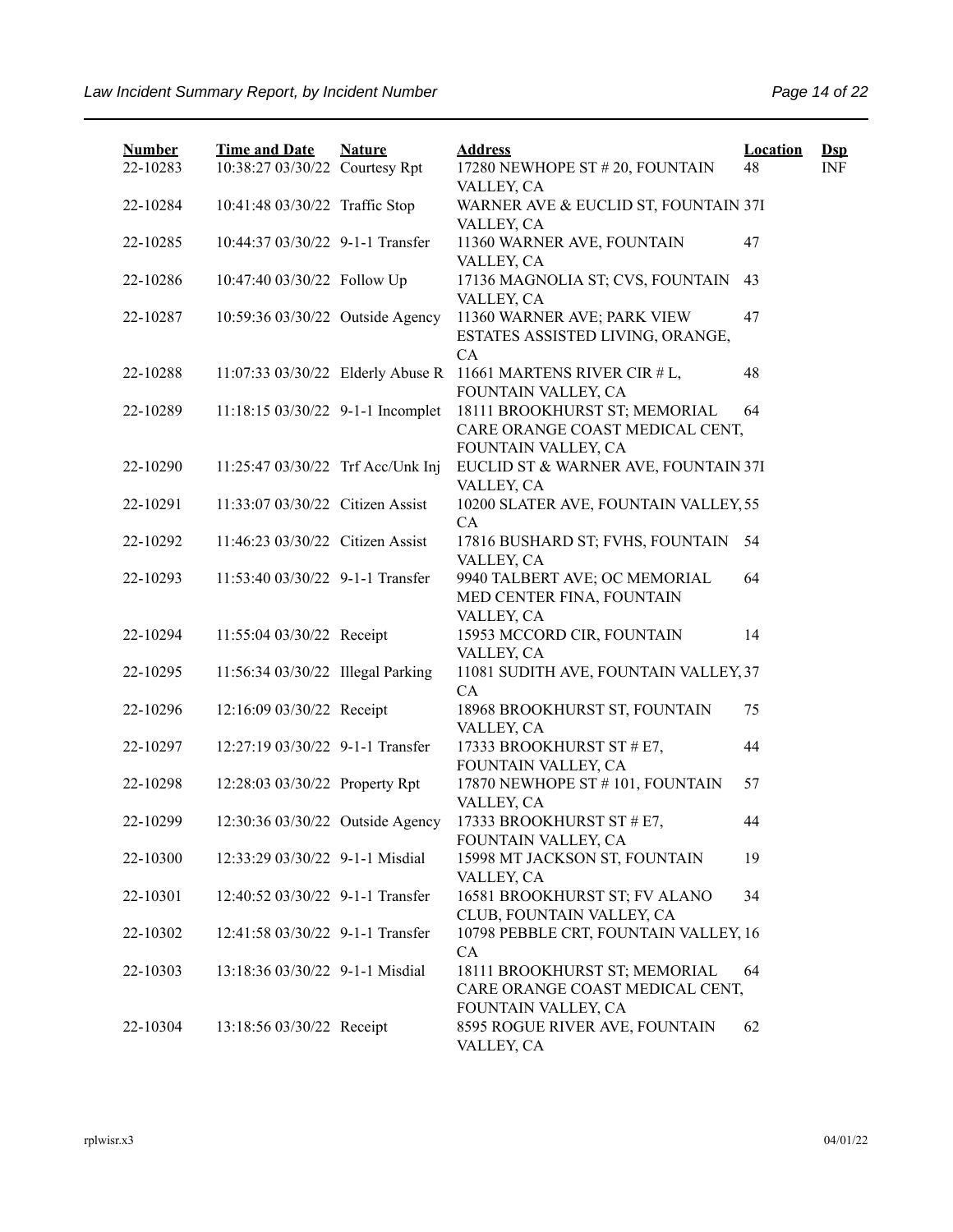| <b>Number</b> | <b>Time and Date</b>              | <b>Nature</b> | <b>Address</b>                                                                                     | <b>Location</b>   | $\mathbf{Dsp}$ |
|---------------|-----------------------------------|---------------|----------------------------------------------------------------------------------------------------|-------------------|----------------|
| 22-10305      | 13:26:35 03/30/22 9-1-1 Misdial   |               | 18111 BROOKHURST ST; MEMORIAL<br>CARE ORANGE COAST MEDICAL CENT,                                   | 64                |                |
|               |                                   |               | FOUNTAIN VALLEY, CA                                                                                |                   |                |
| 22-10306      | 13:30:01 03/30/22 Alarm Activatio |               | 17793 WINTERBERRY ST, FOUNTAIN<br>VALLEY, CA                                                       | 53                |                |
| 22-10307      | 13:36:13 03/30/22 Battery Rpt     |               | 16566 NEWHOPE ST; LOS AMIGOS HS,<br>FOUNTAIN VALLEY, CA                                            | 38                |                |
| 22-10308      | 13:36:22 03/30/22 Burglary        |               | 17200 BROOKHURST ST, FOUNTAIN<br>VALLEY, CA                                                        | 45                |                |
| 22-10309      | 13:35:51 03/30/22 Reckless Veh    |               | 18309 BROOKHURST ST #3; SALLY<br>BEAUTY SUPPLY, FOUNTAIN VALLEY,<br>CA                             | 64                |                |
| 22-10310      | 13:52:50 03/30/22 Direct Pat/Traf |               | EUCLID ST & TALBERT AVE, FOUNTAIN57I<br>VALLEY, CA                                                 |                   |                |
| 22-10311      | 14:00:01 03/30/22 Follow Up       |               | 17110 BROOKHURST ST; FOUNTAIN<br>BOWL, FOUNTAIN VALLEY, CA                                         | 45                |                |
| 22-10312      | 14:05:11 03/30/22 Traffic Stop    |               | TALBERT AVE & WARD ST, FOUNTAIN<br>VALLEY, CA                                                      | 56I               |                |
| 22-10313      | 14:18:08 03/30/22 Illegal Parking |               | 16965 MT CITADEL ST, FOUNTAIN<br>VALLEY, CA                                                        | 37                |                |
| 22-10314      | 14:50:01 03/30/22 9-1-1 Incomplet |               | 17360 BROOKHURST ST; MEMORIAL<br>HEALTH SERVICES, FOUNTAIN                                         | 45                |                |
| 22-10315      | 14:51:58 03/30/22 Trans Complaint |               | VALLEY, CA<br>SLATER AVE & OAK ST, FOUNTAIN<br>VALLEY, CA                                          | 43                |                |
| 22-10316      | 14:59:14 03/30/22 9-1-1 Incomplet |               | 16449 EVEREST CIR, FOUNTAIN<br>VALLEY, CA                                                          | 28                |                |
| 22-10317      | 15:08:12 03/30/22 Traffic Stop    |               | 10020 WARNER AVE; CHEVRON GAS,<br>FOUNTAIN VALLEY, CA                                              | 45                |                |
| 22-10318      | 15:18:29 03/30/22 9-1-1 Incomplet |               | 17360 BROOKHURST ST; MEMORIAL<br>HEALTH SERVICES, FOUNTAIN<br>VALLEY, CA                           | 45                |                |
| 22-10319      |                                   |               | 15:38:29 03/30/22 9-1-1 Abandoned 18111 BROOKHURST ST; MEMORIAL<br>CARE ORANGE COAST MEDICAL CENT, | 64                |                |
|               |                                   |               | FOUNTAIN VALLEY, CA                                                                                |                   |                |
| 22-10320      | 15:37:53 03/30/22 Abandoned Veh   |               | 18111 BROOKHURST ST; MEMORIAL<br>CARE ORANGE COAST MEDICAL CENT,<br>FOUNTAIN VALLEY, CA            | 64                |                |
| 22-10321      | 15:56:59 03/30/22 30 Day Hearing  |               | 10200 SLATER AVE, FOUNTAIN VALLEY, 55<br><b>CA</b>                                                 |                   |                |
| 22-10322      | 16:17:22 03/30/22 9-1-1 Transfer  |               | 11300 WARNER AVE # D321, FOUNTAIN 47<br>VALLEY, CA                                                 |                   |                |
| 22-10323      | 16:52:26 03/30/22 Check Well Bein |               | EUCLID ST & 405, FOUNTAIN VALLEY, 67<br>CA                                                         |                   |                |
| 22-10324      | 17:08:33 03/30/22 Drug Activity   |               | 9065 WARNER AVE; FLOOR AND<br>DECOR, FOUNTAIN VALLEY, CA                                           | 33                |                |
| 22-10325      | 17:22:30 03/30/22 9-1-1 Transfer  |               | 12192 EDINGER AVE, ORANGE, CA                                                                      | OUT <sub>29</sub> |                |
| 22-10326      | 17:28:52 03/30/22 Check Well Bein |               | 16400 BROOKHURST ST; FV REC                                                                        | 25                |                |
|               |                                   |               | CENTER, FOUNTAIN VALLEY, CA                                                                        |                   |                |
| 22-10327      | 18:10:08 03/30/22 Alarm Activatio |               | 9781 BIRD CRT, FOUNTAIN VALLEY, CA 64                                                              |                   | <b>UNF</b>     |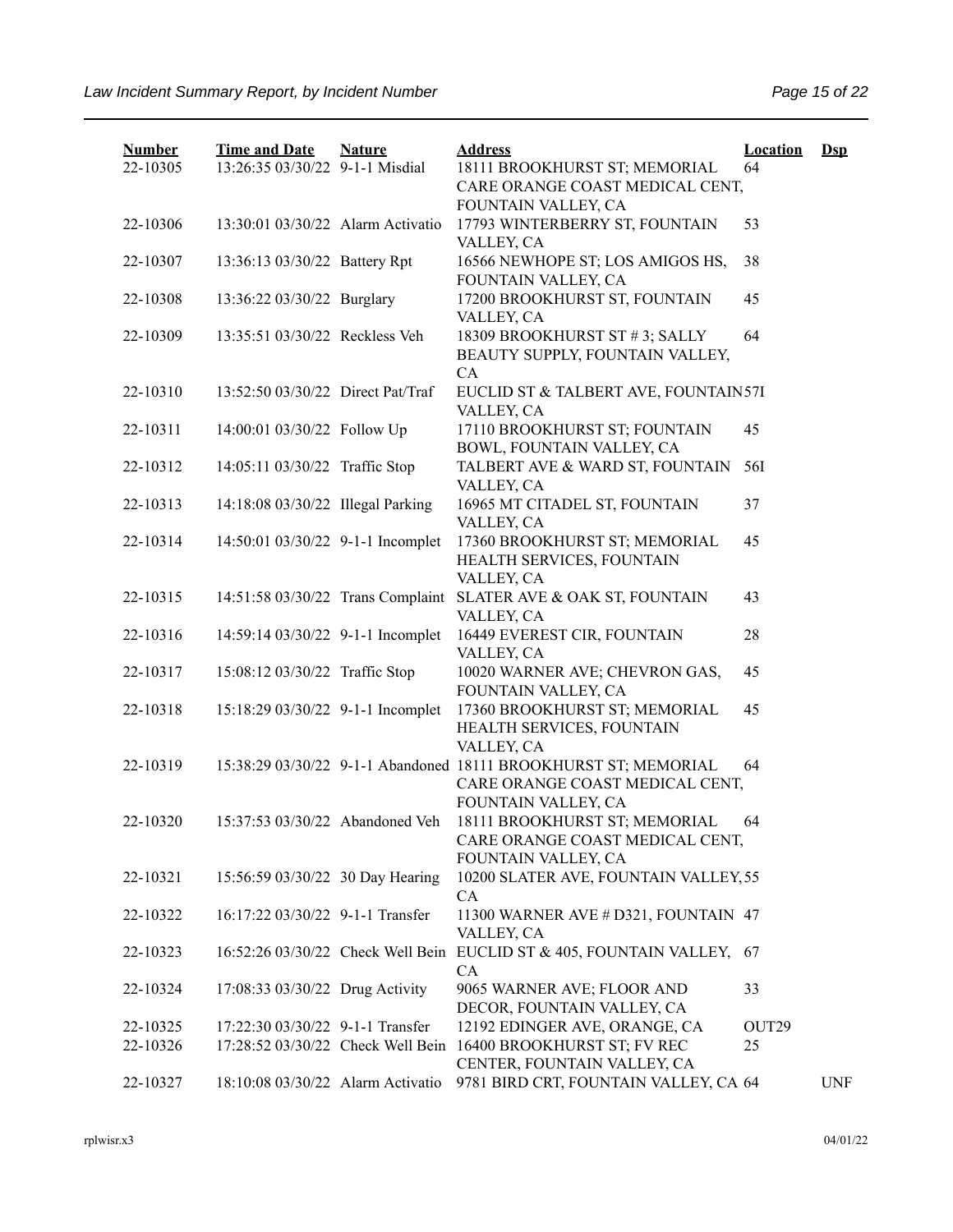| <b>Number</b> | <b>Time and Date</b>              | <b>Nature</b> | <b>Address</b>                                                                                        | <b>Location</b> | $\mathbf{Dsp}$ |
|---------------|-----------------------------------|---------------|-------------------------------------------------------------------------------------------------------|-----------------|----------------|
| 22-10328      | 18:46:15 03/30/22 Battery Now     |               | 16400 BROOKHURST ST; FV REC<br>CENTER, FOUNTAIN VALLEY, CA                                            | 25              |                |
| 22-10329      | 18:53:43 03/30/22 Res Burg Rpt    |               | 15948 MCDERMITT ST, FOUNTAIN<br>VALLEY, CA                                                            | 14              |                |
| 22-10330      | 19:25:30 03/30/22 9-1-1 Transfer  |               | 19350 WARD, HUNTINGTN BCH, CA                                                                         |                 |                |
| 22-10331      | 19:27:52 03/30/22 Traffic Stop    |               | BROOKHURST ST & TALBERT AVE,<br>FOUNTAIN VALLEY, CA                                                   | 551             |                |
| 22-10332      | 19:28:02 03/30/22 Attempt Suicide |               | 16801 EUCLID ST; MILE SQUARE PARK, 36<br>ORANGE, CA                                                   |                 |                |
| 22-10333      | 19:35:51 03/30/22 Trf Acc/Unk Inj |               | BUSHARD ST & ELLIS AVE, FOUNTAIN 64I<br>VALLEY, CA                                                    |                 |                |
| 22-10334      | 19:37:53 03/30/22 Dist Of Peac    |               | 10115 TALBERT AVE; ESPORTA<br>FITNESS, FOUNTAIN VALLEY, CA                                            | 55              |                |
| 22-10335      | 20:05:20 03/30/22 Follow Up       |               | 15948 MCDERMITT ST, FOUNTAIN<br>VALLEY, CA                                                            | 14              |                |
| 22-10336      | 20:53:52 03/30/22 9-1-1 Transfer  |               | 11680 WARNER AVE; MANOR CARE OF<br>FOUNTAIN VALLEY, FOUNTAIN<br>VALLEY, CA                            | 48              |                |
| 22-10337      | 21:19:15 03/30/22 Traffic Hazard  |               | WARNER AVE & NEWHOPE ST; WEST,<br>FOUNTAIN VALLEY, CA                                                 | 38I             |                |
| 22-10338      | 21:19:40 03/30/22 Trans Complaint |               | 16582 BROOKHURST ST; BOYS AND<br>GIRLS CLUB OF HUNTINGTON VALLE,<br>FOUNTAIN VALLEY, CA               | 35              |                |
| 22-10339      | 21:29:05 03/30/22 Susp Subj       |               | 12061 BRIGHTON RIVER, FOUNTAIN<br>VALLEY, CA                                                          | 29              |                |
| 22-10340      | 21:58:07 03/30/22 9-1-1 Misdial   |               | 18305 MT LANGLEY ST; THE STORAGE 66<br>PLACE, FOUNTAIN VALLEY, CA                                     |                 |                |
| 22-10341      | 22:35:47 03/30/22 9-1-1 Incomplet |               | 10767 EL RUBI CIR, FOUNTAIN VALLEY, 46<br>CA                                                          |                 |                |
| 22-10342      | 22:43:49 03/30/22 Ped Check       |               | 16111 HARBOR BLVD; CURACAO;<br>REAR, FOUNTAIN VALLEY, CA                                              | 28              |                |
| 22-10343      | 22:53:00 03/30/22 Vehicle Check   |               | 11940 EDINGER AVE; PANDA BOWL,<br>FOUNTAIN VALLEY, CA                                                 | 28              |                |
| 22-10344      | 23:01:53 03/30/22 Patrol Check    |               | EVEREST CIR / RD 28,,                                                                                 |                 |                |
| 22-10345      | 23:00:30 03/30/22 Battery Rpt     |               | 16801 EUCLID ST; MILE SQUARE PARK, 36<br>ORANGE, CA                                                   |                 |                |
| 22-10346      | 23:23:39 03/30/22 Trespasser      |               | 17615 LOS JARDINES EAST; COX<br>SCHOOL, FOUNTAIN VALLEY, CA                                           | 56              |                |
| 22-10347      | 23:38:24 03/30/22 Traffic Hazard  |               | NEWHOPE ST & HEIL AVE, FOUNTAIN<br>VALLEY, CA                                                         | 28I             |                |
| 22-10348      | 00:10:05 03/31/22 Patrol Check    |               | 16142 HARBOR BLVD, FOUNTAIN<br>VALLEY, CA                                                             | 29              |                |
| 22-10349      | 00:11:47 03/31/22 9-1-1 Open Line |               | X:-117.968455, Y:33.729277,,                                                                          |                 |                |
| 22-10350      |                                   |               | 00:13:24 03/31/22 Music Complaint 10585 SLATER AVE #4A; PHOLICIOUS<br>RESTAURANT, FOUNTAIN VALLEY, CA | 46              |                |
| 22-10351      | 00:27:41 03/31/22 Patrol Check    |               | 9105 RECREATION CIR; FV SKATING<br>CENTER, FOUNTAIN VALLEY, CA                                        | 33              |                |
| 22-10352      | 00:30:05 03/31/22 Traffic Stop    |               | MAGNOLIA ST & WARNER AVE; WOF,<br>FOUNTAIN VALLEY, CA                                                 | 33I             |                |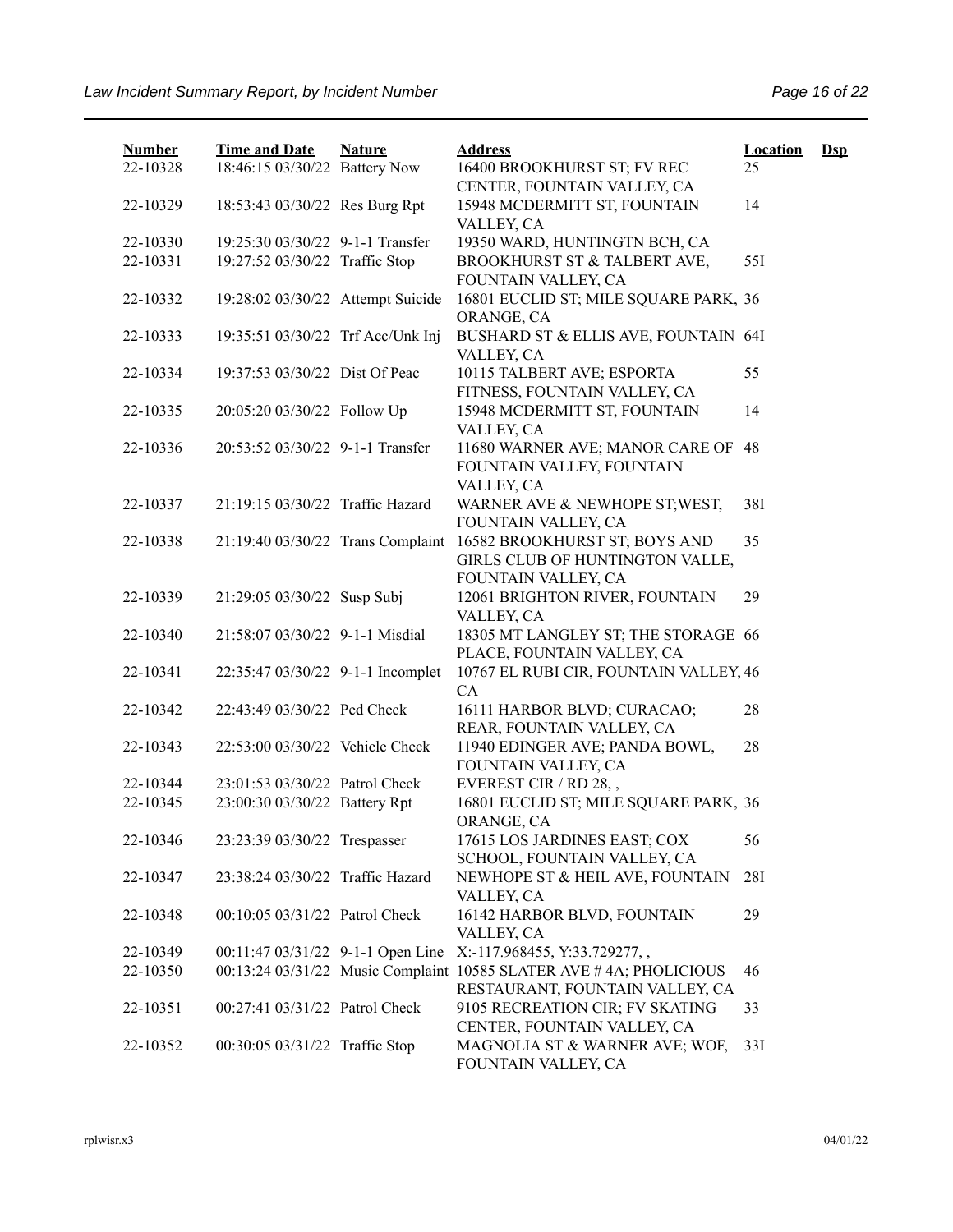| <b>Number</b> | <b>Time and Date</b>             | <b>Nature</b> | <b>Address</b>                                                                                     | <b>Location</b> | $\mathbf{Dsp}$ |
|---------------|----------------------------------|---------------|----------------------------------------------------------------------------------------------------|-----------------|----------------|
| 22-10353      | 01:07:16 03/31/22 Foot Patrol    |               | 16400 BROOKHURST ST; FV REC                                                                        | 25              |                |
|               |                                  |               | CENTER, FOUNTAIN VALLEY, CA                                                                        |                 |                |
| 22-10354      | 01:41:41 03/31/22 Vehicle Check  |               | ACCESS ROAD,,                                                                                      |                 |                |
| 22-10355      | 01:56:56 03/31/22 Vehicle Check  |               | NORTH ACESS REC CENTER,,                                                                           |                 |                |
| 22-10356      | 01:58:25 03/31/22 Ped Check      |               | NORTH ACESS,,                                                                                      |                 |                |
| 22-10357      | 02:09:21 03/31/22 Patrol Check   |               | 16611 DAISY AVE, FOUNTAIN VALLEY, 33<br><b>CA</b>                                                  |                 | <b>INF</b>     |
| 22-10358      | 02:03:24 03/31/22 9-1-1 Misdial  |               | 17913 ELM ST, FOUNTAIN VALLEY, CA                                                                  | 53              |                |
| 22-10359      | 02:11:51 03/31/22 Patrol Check   |               | EL ESTE WALKWAY,,                                                                                  |                 |                |
| 22-10360      |                                  |               | 02:57:05 03/31/22 Music Complaint 18951 BROOKHURST ST; CHIPOTLE<br>MEXICAN GRILL, FOUNTAIN VALLEY, | 74              |                |
| 22-10361      | 03:47:11 03/31/22 Patrol Check   |               | CA<br>18313 SANTA CARLOTTA ST;<br>COURREGES SCHOOL, FOUNTAIN<br>VALLEY, CA                         | 62              |                |
| 22-10362      | 03:57:30 03/31/22 Patrol Check   |               | MAGNOLIA ST & GARFIELD AVE,<br>FOUNTAIN VALLEY, CA                                                 | OUT72           |                |
| 22-10363      | 06:24:26 03/31/22 Veh Burg Rpt   |               | 12191 EDINGER AVE, FOUNTAIN<br>VALLEY, CA                                                          | 29              |                |
| 22-10364      | 06:42:16 03/31/22 Traffic Stop   |               | MT COULTER ST & TALBERT AVE,<br>FOUNTAIN VALLEY, CA                                                | 64              |                |
| 22-10365      | 06:57:39 03/31/22 Traffic Stop   |               | 18122 BROOKHURST ST # 2; DUNKIN<br>DONUTS, FOUNTAIN VALLEY, CA                                     | 65              |                |
| 22-10366      | 07:06:23 03/31/22 Traffic Stop   |               | 18122 BROOKHURST ST # 2; DUNKIN<br>DONUTS, FOUNTAIN VALLEY, CA                                     | 65              |                |
| 22-10367      | 07:13:14 03/31/22 Courtesy Rpt   |               | 9527 TOUCAN AVE, FOUNTAIN VALLEY, 64<br>CA                                                         |                 |                |
| 22-10368      | 07:21:14 03/31/22 Veh Burg Rpt   |               | 12191 EDINGER AVE, FOUNTAIN<br>VALLEY, CA                                                          | 29              |                |
| 22-10369      | 07:28:51 03/31/22 Traffic Stop   |               | 18122 BROOKHURST ST # 2; DUNKIN<br>DONUTS, FOUNTAIN VALLEY, CA                                     | 65              |                |
| 22-10370      | 07:38:05 03/31/22 Patrol Check   |               | 16200 BUSHARD ST; ALLEN SCHOOL,<br>FOUNTAIN VALLEY, CA                                             | 24              |                |
| 22-10371      | 07:42:20 03/31/22 Traffic Stop   |               | 18122 BROOKHURST ST # 2; DUNKIN<br>DONUTS, FOUNTAIN VALLEY, CA                                     | 65              |                |
| 22-10372      |                                  |               | 07:43:51 03/31/22 Domestic Disput 17698 OAK ST, FOUNTAIN VALLEY, CA                                | 53              |                |
| 22-10373      | 07:44:54 03/31/22 Traffic Stop   |               | BUSHARD ST & HOLLYHOCK AVE,<br>FOUNTAIN VALLEY, CA                                                 | 23              |                |
| 22-10374      | 07:48:00 03/31/22 Information    |               | 10456 CALLE MADERO # A, FOUNTAIN 45<br>VALLEY, CA                                                  |                 |                |
| 22-10375      | 07:50:23 03/31/22 Traffic Stop   |               | 18122 BROOKHURST ST # 2; DUNKIN<br>DONUTS, FOUNTAIN VALLEY, CA                                     | 65              |                |
| 22-10376      | 08:02:03 03/31/22 Courtesy Rpt   |               | 16419 SAN JACINTO ST, FOUNTAIN<br>VALLEY, CA                                                       | 28              |                |
| 22-10377      | 08:09:58 03/31/22 Traffic Stop   |               | 18122 BROOKHURST ST # 2; DUNKIN<br>DONUTS, FOUNTAIN VALLEY, CA                                     | 65              |                |
| 22-10378      | 08:15:42 03/31/22 9-1-1 Transfer |               | 9423 KIWI CIR, FOUNTAIN VALLEY, CA 63                                                              |                 |                |
| 22-10379      | 08:17:37 03/31/22 Traffic Stop   |               | 18122 BROOKHURST ST # 2; DUNKIN<br>DONUTS, FOUNTAIN VALLEY, CA                                     | 65              |                |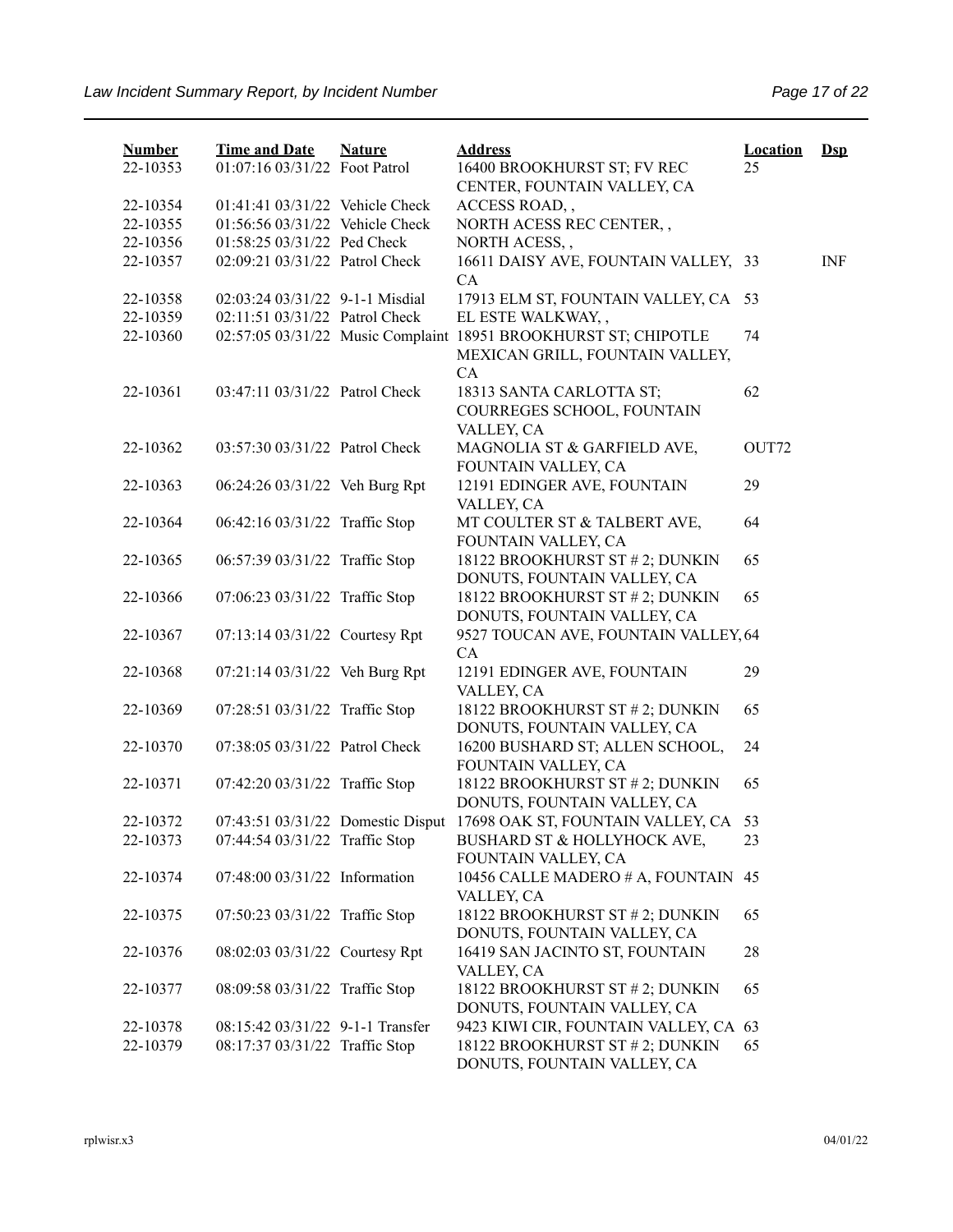| <b>Number</b> | <b>Time and Date</b>              | <b>Nature</b> | <b>Address</b>                                                                   | <b>Location</b> | $\mathbf{Dsp}$ |
|---------------|-----------------------------------|---------------|----------------------------------------------------------------------------------|-----------------|----------------|
| 22-10380      | 08:24:42 03/31/22 Susp Subj       |               | 16225 NEWHOPE ST; MONROE SCHOOL, 27<br>FOUNTAIN VALLEY, CA                       |                 |                |
| 22-10381      | 08:28:32 03/31/22 9-1-1 Transfer  |               | 9675 WARNER AVE; PLAVAN SCHOOL,<br>FOUNTAIN VALLEY, CA                           | 34              |                |
| 22-10382      | 08:33:26 03/31/22 Fyme Violation  |               | SAN MATEO ST & WARNER AVE,<br>FOUNTAIN VALLEY, CA                                | 45              |                |
| 22-10383      | 08:31:19 03/31/22 Illegal Parking |               | ADOBE RIVER AVE & OLYMPIC CRT,<br>FOUNTAIN VALLEY, CA                            | 65              |                |
| 22-10384      | 08:37:15 03/31/22 9-1-1 Open Line |               | 17110 BROOKHURST ST; CHAMPIONS<br>BOWLING AND EMBROIDERY,<br>FOUNTAIN VALLEY, CA | 45              |                |
| 22-10385      | 08:43:44 03/31/22 9-1-1 Misdial   |               | 11025 SLATER AVE FRONTAGE AVE,<br>FOUNTAIN VALLEY, CA                            | 47              |                |
| 22-10386      | 08:42:46 03/31/22 9-1-1 Incomplet |               | 9800 SHAMROCK AVE, FOUNTAIN<br>VALLEY, CA                                        | 24              |                |
| 22-10387      | 08:47:18 03/31/22 Petty Theft Rpt |               | 18278 SANTA CARLOTTA ST, FOUNTAIN 62<br>VALLEY, CA                               |                 |                |
| 22-10388      | 08:48:30 03/31/22 9-1-1 Misdial   |               | 11025 SLATER AVE FRONTAGE AVE,<br>FOUNTAIN VALLEY, CA                            | 47              |                |
| 22-10389      | 08:56:17 03/31/22 9-1-1 Incomplet |               | 17375 MT HERRMANN ST; GFMI<br>AEROSPACE AND DEFENSE INC,<br>FOUNTAIN VALLEY, CA  | 47              |                |
| 22-10390      | 08:57:34 03/31/22 9-1-1 Misdial   |               | 11345 SLATER AVE; FOUNTAIN VALLEY 47<br>SELF STORAGE, FOUNTAIN VALLEY,<br>CA     |                 |                |
| 22-10391      | 08:58:37 03/31/22 9-1-1 Incomplet |               | 11037 SLATER AVE, FOUNTAIN VALLEY, 47<br><b>CA</b>                               |                 |                |
| 22-10392      | 08:56:36 03/31/22 Patrol Check    |               | STURGEON AVE & FREMONT ST,<br>FOUNTAIN VALLEY, CA                                | 54              |                |
| 22-10393      |                                   |               | 09:00:09 03/31/22 9-1-1 Abandoned 15490 CANTERBURY CIR,<br>WESTMINSTER, CA       |                 |                |
| 22-10394      | 09:04:35 03/31/22 9-1-1 Misdial   |               | 11049 SLATER AVE, FOUNTAIN VALLEY, 47<br><b>CA</b>                               |                 |                |
| 22-10395      | 09:07:31 03/31/22 Traffic Stop    |               | 18100 BROOKHURST ST; OFFICE<br>DEPOT, FOUNTAIN VALLEY, CA                        | 65              |                |
| 22-10396      | 09:05:57 03/31/22 9-1-1 Misdial   |               | 11049 SLATER AVE, FOUNTAIN VALLEY, 47<br>CA                                      |                 |                |
| 22-10397      | 09:13:20 03/31/22 Traffic Stop    |               | 18122 BROOKHURST ST # 2; DUNKIN<br>DONUTS, FOUNTAIN VALLEY, CA                   | 65              |                |
| 22-10398      | 09:14:06 03/31/22 9-1-1 Incomplet |               | 17816 BUSHARD ST, FOUNTAIN<br>VALLEY, CA                                         | 54              |                |
| 22-10399      | 09:23:48 03/31/22 Traffic Stop    |               | ELDER ST & SLATER AVE, FOUNTAIN<br>VALLEY, CA                                    | 53              |                |
| 22-10400      | 09:26:23 03/31/22 Traffic Stop    |               | 17971 BROOKHURST ST; BERRI<br>BROTHERS GAS, FOUNTAIN VALLEY,<br><b>CA</b>        | 54              |                |
| 22-10401      | 09:33:18 03/31/22 Dist Of Peac    |               | 9920 TALBERT AVE; OC MEMORIAL<br>HOSPITAL, FOUNTAIN VALLEY, CA                   | 64              |                |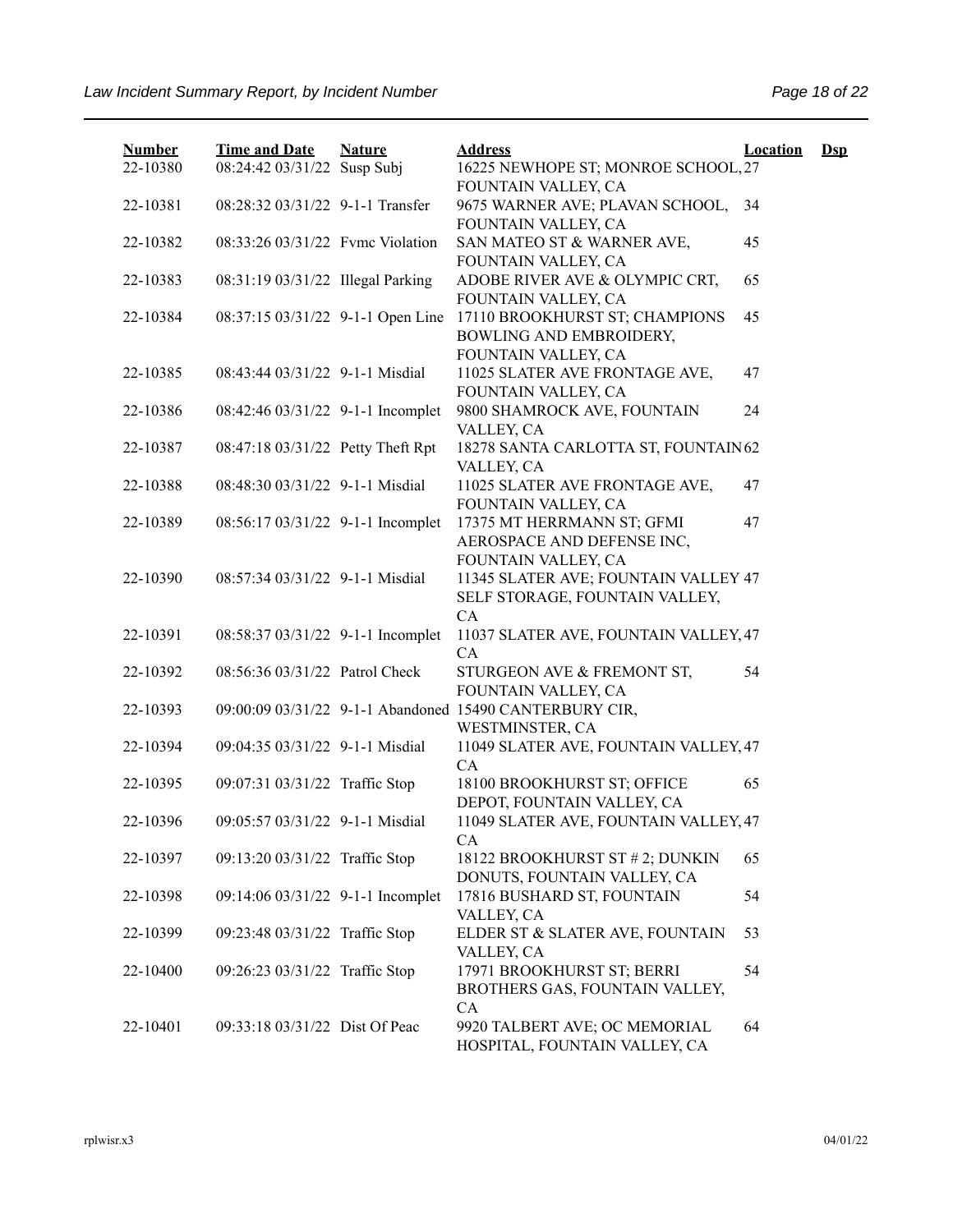| <b>Number</b><br>22-10402 | <b>Time and Date</b><br>09:39:01 03/31/22 9-1-1 Misdial | <b>Nature</b> | <b>Address</b><br>17360 BROOKHURST ST; MEMORIAL<br>HEALTH SERVICES, FOUNTAIN                 | <b>Location</b><br>45 | $\mathbf{Dsp}$ |
|---------------------------|---------------------------------------------------------|---------------|----------------------------------------------------------------------------------------------|-----------------------|----------------|
| 22-10403                  | 09:42:54 03/31/22 Traffic Stop                          |               | VALLEY, CA<br>LA ALAMEDA AVE & BROOKHURST ST, 45<br>FOUNTAIN VALLEY, CA                      |                       |                |
| 22-10404                  | 09:53:03 03/31/22 Traffic Stop                          |               | BROOKHURST ST & WARNER AVE;<br>N-OF, FOUNTAIN VALLEY, CA                                     | 35I                   |                |
| 22-10405                  | 09:56:09 03/31/22 Vehicle Check                         |               | SANTA VERONICA CIR & ELLIS AVE<br>FRONTAGE AVE, FOUNTAIN VALLEY,<br>CA                       | 62                    |                |
| 22-10406                  | 10:01:25 03/31/22 Traffic Stop                          |               | BROOKHURST ST & EDINGER AVE; N<br>OF, FOUNTAIN VALLEY, CA                                    | 15I                   |                |
| 22-10407                  | 10:16:49 03/31/22 Vehicle Check                         |               | 18081 MAGNOLIA ST; CRUNCH<br>FITNESS, FOUNTAIN VALLEY, CA                                    | 62                    |                |
| 22-10408                  | 10:19:31 03/31/22 Courtesy Rpt                          |               | 8956 WARNER AVE; SMART AND FINAL, 42<br>FOUNTAIN VALLEY, CA                                  |                       |                |
| 22-10409                  |                                                         |               | 10:24:47 03/31/22 Non Inj-H&R Rpt MAGNOLIA ST & EL PRESIDENTE AVE, 53<br>FOUNTAIN VALLEY, CA |                       |                |
| 22-10410                  | 10:29:05 03/31/22 Vehicle Check                         |               | TALBERT AVE & MAGNOLIA ST,<br>FOUNTAIN VALLEY, CA                                            | 53I                   |                |
| 22-10411                  | 10:34:28 03/31/22 9-1-1 Transfer                        |               | 18035 BROOKHURST ST, FOUNTAIN<br>VALLEY, CA                                                  | 64                    |                |
| 22-10412                  | 10:34:25 03/31/22 Susp Circs                            |               | 8548 EL LIBRO AVE, FOUNTAIN<br>VALLEY, CA                                                    | 42                    |                |
| 22-10413                  | 10:37:49 03/31/22 Hlo Followup                          |               | 17900 BROOKHURST ST # A; FV<br>DENTAL ESTHETICS INC, FOUNTAIN<br>VALLEY, CA                  | 55                    |                |
| 22-10414                  | 10:37:20 03/31/22 Surveillance                          |               | 11877 RUBY CRT, FOUNTAIN VALLEY,<br>CA                                                       | 28                    |                |
| 22-10415                  | 10:42:37 03/31/22 9-1-1 Open Line                       |               | 17995 NEWHOPE ST, FOUNTAIN<br>VALLEY, CA                                                     | 57                    |                |
| 22-10416                  | 10:56:23 03/31/22 Investigation                         |               | 10200 SLATER AVE, FOUNTAIN VALLEY, 55<br>CA                                                  |                       |                |
| 22-10417                  | 11:06:26 03/31/22 Petty Theft Rpt                       |               | 16425 EVEREST CIR, FOUNTAIN<br>VALLEY, CA                                                    | 28                    |                |
| 22-10418                  | 11:09:46 03/31/22 Patrol Check                          |               | LA STELLA AVE & SANTA BARBARA<br>ST, FOUNTAIN VALLEY, CA                                     | 42                    |                |
| 22-10419                  | 11:18:19 03/31/22 Citizen Assist                        |               | 16305 MT EMMA ST, FOUNTAIN<br>VALLEY, CA                                                     | 27                    |                |
| 22-10420                  | 11:31:48 03/31/22 9-1-1 Transfer                        |               | X:-117.948220, Y:33.737506,,                                                                 |                       |                |
| 22-10421                  | 11:21:03 03/31/22 Threats Rpt                           |               | 16425 EVEREST CIR, FOUNTAIN<br>VALLEY, CA                                                    | 28                    |                |
| 22-10422                  | 11:37:10 03/31/22 Alarm Activatio                       |               | 16549 MT NEOTA ST, FOUNTAIN<br>VALLEY, CA                                                    | 37                    | <b>UNF</b>     |
| 22-10423                  | 12:24:05 03/31/22 Receipt                               |               | 8968 LA DONA CRT, FOUNTAIN<br>VALLEY, CA                                                     | 42                    |                |
| 22-10424                  | 12:21:21 03/31/22 Citizen Assist                        |               | 17240 SAN MATEO ST # M8, FOUNTAIN 45<br>VALLEY, CA                                           |                       |                |
| 22-10425                  | 12:32:02 03/31/22 Courtesy Rpt                          |               | 10373 SLATER AVE # 203, FOUNTAIN<br>VALLEY, CA                                               | 45                    |                |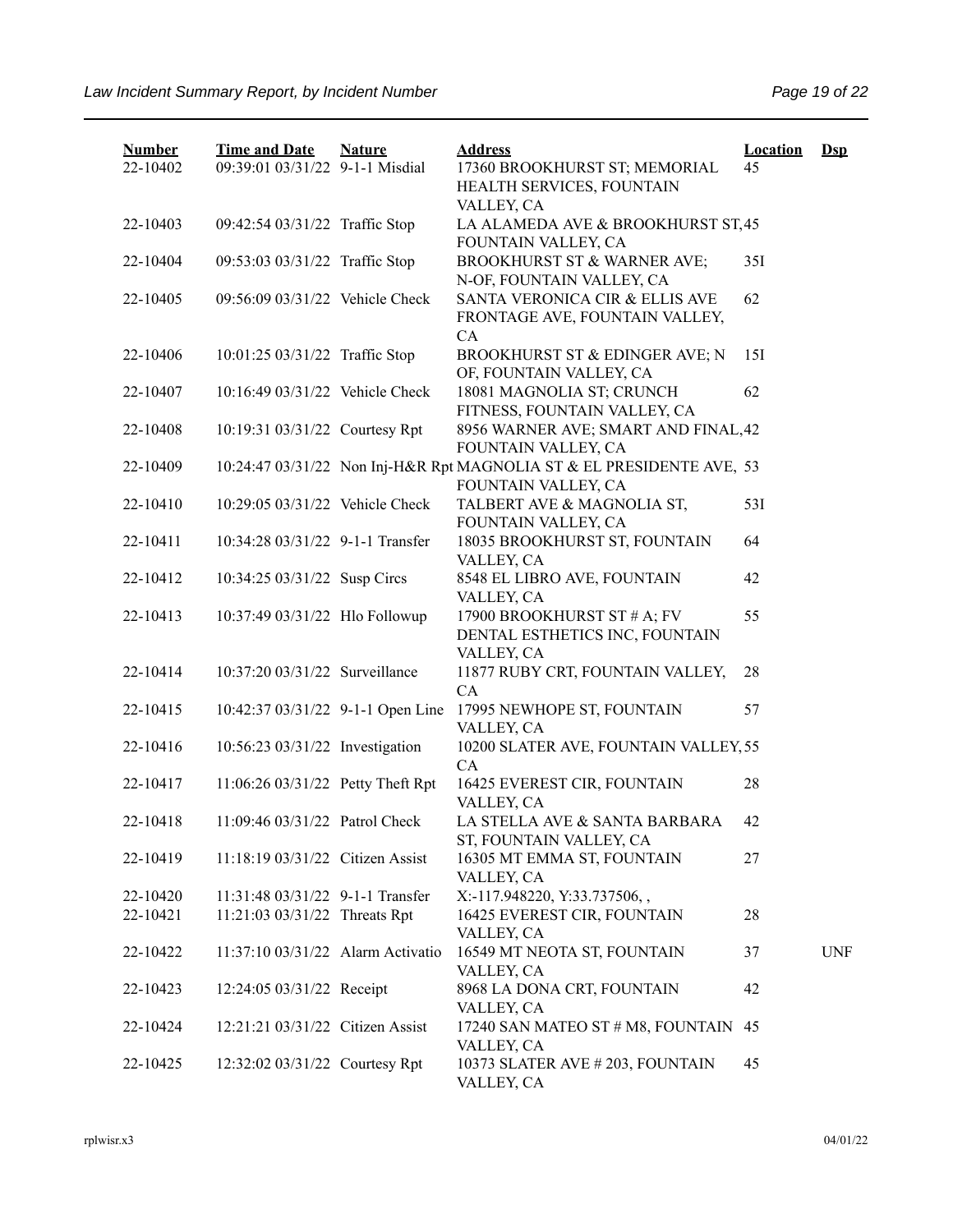| <b>Number</b> | <b>Time and Date</b>              | <b>Nature</b> | <b>Address</b>                                                                       | <b>Location</b> | $\mathbf{Dsp}$ |
|---------------|-----------------------------------|---------------|--------------------------------------------------------------------------------------|-----------------|----------------|
| 22-10426      | 12:40:03 03/31/22 9-1-1 Transfer  |               | 11360 WARNER AVE; PARK VIEW<br>ESTATES ASSISTED LIVING, ORANGE,<br>CA                | 47              |                |
| 22-10427      | 12:41:19 03/31/22 Courtesy Rpt    |               | 16928 MT HANNA CIR, FOUNTAIN<br>VALLEY, CA                                           | 34              |                |
| 22-10428      | 12:43:09 03/31/22 Traffic Stop    |               | ELLIS AVE & CORK ST, FOUNTAIN<br>VALLEY, CA                                          | 73              |                |
| 22-10429      | 13:02:30 03/31/22 Drug Activity   |               | 17475 BROOKHURST ST; ARCO AMPM, 44<br>FOUNTAIN VALLEY, CA                            |                 |                |
| 22-10430      |                                   |               | 13:20:47 03/31/22 9-1-1 Abandoned 11049 SLATER AVE, FOUNTAIN VALLEY, 47<br><b>CA</b> |                 |                |
| 22-10431      | 13:35:12 03/31/22 Property Rpt    |               | 10200 SLATER AVE, FOUNTAIN VALLEY, 55<br><b>CA</b>                                   |                 |                |
| 22-10432      | 13:41:42 03/31/22 Battery Rpt     |               | 17816 BUSHARD ST; FVHS, FOUNTAIN<br>VALLEY, CA                                       | 54              |                |
| 22-10433      | 13:40:35 03/31/22 9-1-1 Open Line |               | 5127 W EDINGER AVE, SANTA ANA, CA                                                    |                 |                |
| 22-10434      | 13:49:14 03/31/22 Non Injury Tc   |               | EUCLID ST & SLATER AVE, FOUNTAIN 47I<br>VALLEY, CA                                   |                 |                |
| 22-10435      | 13:53:26 03/31/22 Grand Theft Rpt |               | 17900 NEWHOPE ST; COSTCO,<br>FOUNTAIN VALLEY, CA                                     | 57              |                |
| 22-10436      | 14:01:31 03/31/22 9-1-1 Transfer  |               | 18591 BROOKHURST ST, FOUNTAIN<br>VALLEY, CA                                          | 74              |                |
| 22-10437      | 14:00:29 03/31/22 Abandoned Veh   |               | HARBOR BLVD & LILAC AVE,<br>FOUNTAIN VALLEY, CA                                      | 191             |                |
| 22-10438      | 14:10:49 03/31/22 Veh Burg Rpt    |               | 18579 BROOKHURST ST; ALBERTSONS, 74<br>FOUNTAIN VALLEY, CA                           |                 |                |
| 22-10439      | 14:31:05 03/31/22 Grand Theft Rpt |               | 17900 NEWHOPE ST; COSTCO,<br>FOUNTAIN VALLEY, CA                                     | 57              |                |
| 22-10440      | 14:36:13 03/31/22 Traffic Stop    |               | HEIL AVE & BUSHARD ST, FOUNTAIN<br>VALLEY, CA                                        | 24I             |                |
| 22-10441      | 14:49:23 03/31/22 Traffic Stop    |               | 16200 BUSHARD ST; ALLEN SCHOOL,<br>FOUNTAIN VALLEY, CA                               | 24              |                |
| 22-10442      | 14:53:28 03/31/22 Patrol Check    |               | 16566 NEWHOPE ST; LOS AMIGOS HS,<br>FOUNTAIN VALLEY, CA                              | 38              |                |
| 22-10443      | 14:55:57 03/31/22 Trans Complaint |               | 17635 LOS ALAMOS ST; FOUNTAIN<br>VALLEY LIBRARY, FOUNTAIN VALLEY,<br>CA              | 55              |                |
| 22-10444      | 15:00:30 03/31/22 Traffic Stop    |               | HEIL AVE & BUSHARD ST, FOUNTAIN<br>VALLEY, CA                                        | 24I             |                |
| 22-10445      | 15:01:11 03/31/22 9-1-1 Open Line |               | 10900 WARNER AVE, FOUNTAIN<br>VALLEY, CA                                             | 46              |                |
| 22-10447      | 15:01:53 03/31/22 9-1-1 Incomplet |               | 10035 ELLIS AVE, FOUNTAIN VALLEY,<br>CA                                              | 65              |                |
| 22-10448      | 15:07:15 03/31/22 Traffic Stop    |               | BUSHARD ST & HEIL AVE, FOUNTAIN<br>VALLEY, CA                                        | 24I             |                |
| 22-10449      | 15:10:14 03/31/22 9-1-1 Open Line |               | 18011 NEWHOPE ST, FOUNTAIN<br>VALLEY, CA                                             | 67              |                |
| 22-10450      |                                   |               | 15:20:59 03/31/22 Req For A Suprv 10200 SLATER AVE, FOUNTAIN VALLEY, 55<br>CA        |                 |                |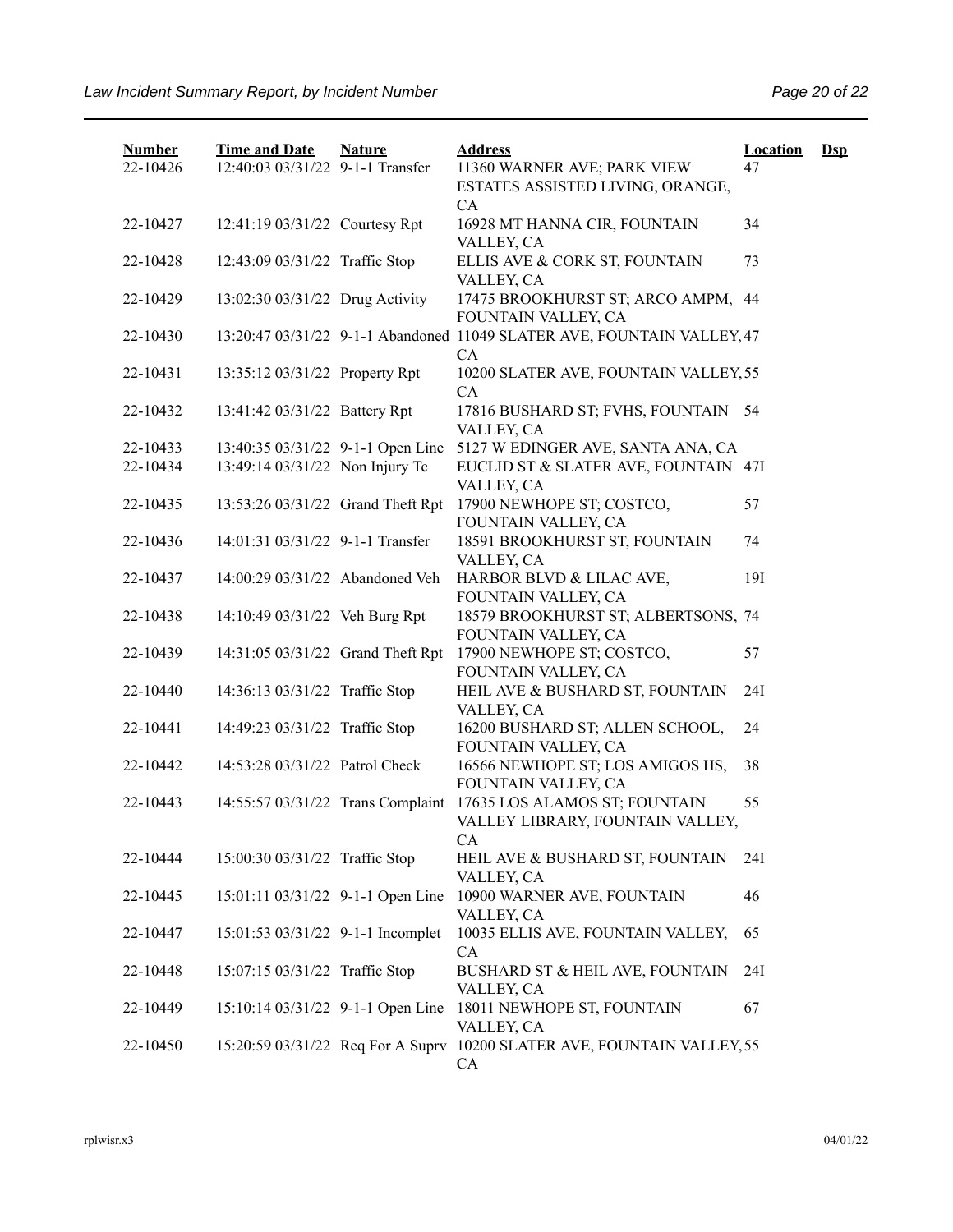| <b>Number</b> | <b>Time and Date</b>              | <b>Nature</b> | <b>Address</b>                                                                                   | <b>Location</b>   | $\mathbf{Dsp}$ |
|---------------|-----------------------------------|---------------|--------------------------------------------------------------------------------------------------|-------------------|----------------|
| 22-10451      | 15:28:05 03/31/22 Traffic Stop    |               | 17030 MAGNOLIA ST; WINCHELLS<br>DONUTS, FOUNTAIN VALLEY, CA                                      | 43                |                |
| 22-10452      | 15:36:59 03/31/22 Courtesy Rpt    |               | 720 CATALPA LN, FOUNTAIN VALLEY,<br><b>CA</b>                                                    | 64                |                |
| 22-10453      | 15:39:52 03/31/22 Traffic Stop    |               | 9025 WARNER AVE # A; STARBUCKS<br>COFFEE, FOUNTAIN VALLEY, CA                                    | 33                |                |
| 22-10454      | 15:51:36 03/31/22 Traffic Stop    |               | MAGNOLIA ST & WARNER AVE;<br>STARBUCKS, FOUNTAIN VALLEY, CA                                      | 33I               |                |
| 22-10455      | 15:55:08 03/31/22 Citizen Assist  |               | 10200 SLATER AVE, FOUNTAIN VALLEY, 55<br>CA                                                      |                   |                |
| 22-10456      | 15:59:44 03/31/22 Patrol Check    |               | 16400 BROOKHURST ST; FV REC                                                                      | 25                |                |
| 22-10457      |                                   |               | CENTER, FOUNTAIN VALLEY, CA<br>16:00:22 03/31/22 9-1-1 Abandoned 11562 COLEY RIVER CIR, FOUNTAIN | 48                |                |
| 22-10458      | 15:58:42 03/31/22 Fraud Rpt       |               | VALLEY, CA<br>18805 LOS LEONES ST, FOUNTAIN                                                      | 75                |                |
| 22-10459      | 16:37:04 03/31/22 Dist Of Peac    |               | VALLEY, CA<br>17037 BROOKHURST ST #1; T MOBILE, 44<br>FOUNTAIN VALLEY, CA                        |                   |                |
| 22-10460      | 16:42:23 03/31/22 Receipt         |               | 17664 SAN DIEGO CIR, FOUNTAIN<br>VALLEY, CA                                                      | 55                |                |
| 22-10461      | 16:51:20 03/31/22 Veh Burg Rpt    |               | HEIL AVE & BROOKHURST ST,<br>FOUNTAIN VALLEY, CA                                                 | 251               |                |
| 22-10462      | 16:49:56 03/31/22 Traffic Hazard  |               | BROOKHURST ST & SLATER AVE,<br>FOUNTAIN VALLEY, CA                                               | 45I               |                |
| 22-10463      | 16:42:37 03/31/22 Check Well Bein |               | 16400 BROOKHURST ST; FV REC<br>CENTER, FOUNTAIN VALLEY, CA                                       | 25                |                |
| 22-10464      | 16:54:35 03/31/22 Sexual Asslt Rt |               | 10950 WARNER AVE; 7 ELEVEN,<br>FOUNTAIN VALLEY, CA                                               | 46                |                |
| 22-10465      | 16:59:23 03/31/22 9-1-1 Transfer  |               | 16201 HARBOR BLVD # B; PLANET<br>FITNESS, FOUNTAIN VALLEY, CA                                    | 28                |                |
| 22-10466      | 17:07:43 03/31/22 9-1-1 Transfer  |               | 15972 EUCLID ST, FOUNTAIN VALLEY,<br>CA                                                          | 17                |                |
| 22-10467      | 17:44:28 03/31/22 9-1-1 Transfer  |               | 17816 BUSHARD ST; FVHS, FOUNTAIN<br>VALLEY, CA                                                   | 54                |                |
| 22-10468      | 17:50:35 03/31/22 9-1-1 Open Line |               | 1200 NEWHOPE ST, SANTA ANA, CA                                                                   | OUT <sub>18</sub> |                |
| 22-10469      | 18:24:05 03/31/22 Supplemental Rt |               | 15948 MCDERMITT ST, FOUNTAIN<br>VALLEY, CA                                                       | 14                |                |
| 22-10470      | 18:32:41 03/31/22 Fyme Violation  |               | DELTA RIVER CRT & CARLSBAD CRT,<br>FOUNTAIN VALLEY, CA                                           | 65                |                |
| 22-10471      | 18:35:15 03/31/22 9-1-1 Transfer  |               | NEWHOPE / MCFADDEN,,                                                                             |                   |                |
| 22-10472      | 18:38:25 03/31/22 9-1-1 Misdial   |               | 11994 EDINGER AVE, FOUNTAIN<br>VALLEY, CA                                                        | 28                |                |
| 22-10473      |                                   |               | 18:44:46 03/31/22 Non Inj-H&R Rpt TALBERT AVE & BROOKHURST ST,<br>FOUNTAIN VALLEY, CA            | 551               |                |
| 22-10474      | 19:29:49 03/31/22 Traffic Stop    |               | BROOKHURST ST & TALBERT AVE,<br>FOUNTAIN VALLEY, CA                                              | 551               |                |
| 22-10475      | 20:18:13 03/31/22 9-1-1 Transfer  |               | 17816 BUSHARD ST; FVHS, FOUNTAIN<br>VALLEY, CA                                                   | 54                |                |
| 22-10476      | 20:24:02 03/31/22 Trans Complaint |               | 10950 WARNER AVE; 7 ELEVEN,<br>FOUNTAIN VALLEY, CA                                               | 46                |                |